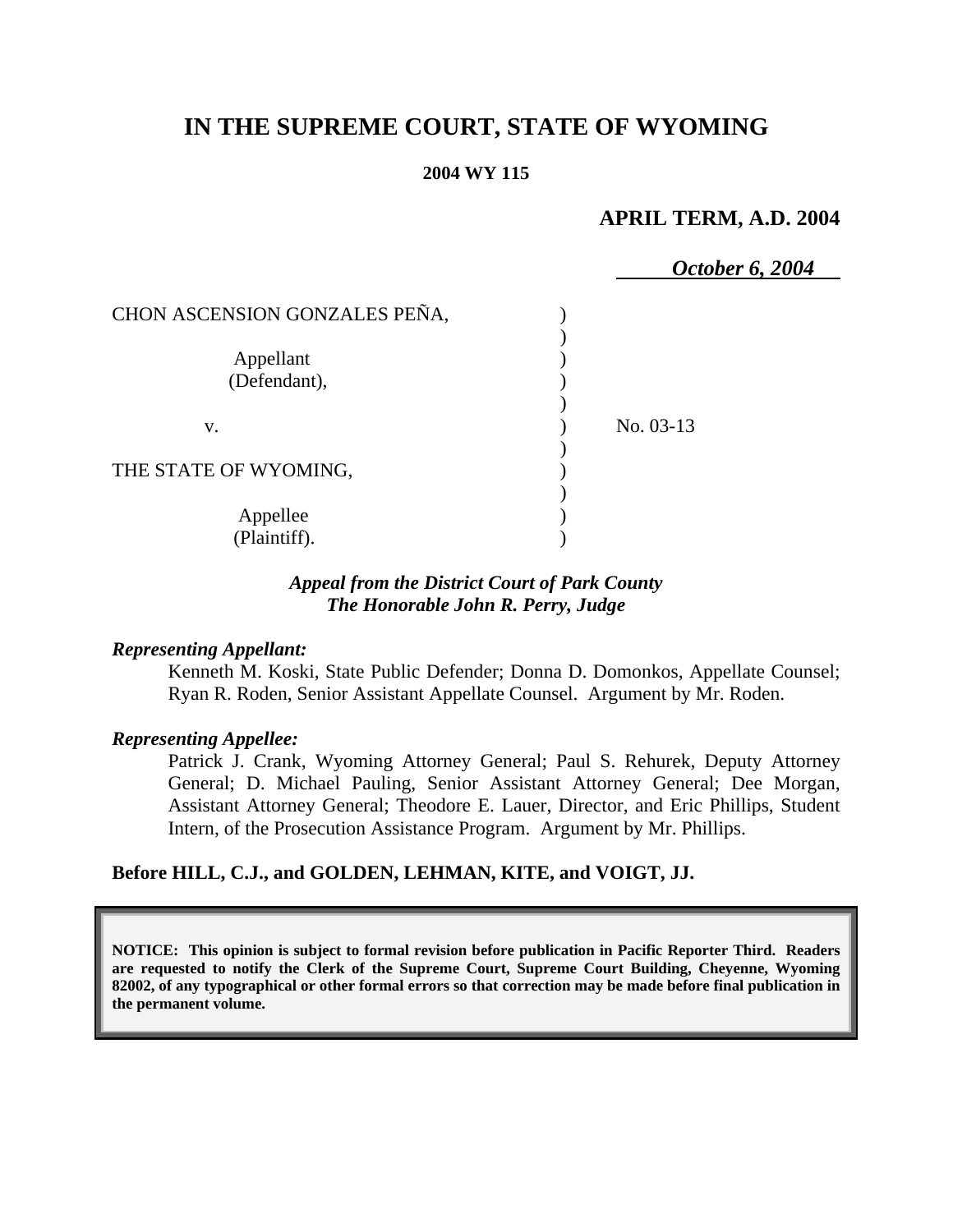**GOLDEN**, Justice.

[¶1] Chon Ascension Gonzales Pena (Pena) appeals his conviction for first and second degree murder. Pena argues that the district court erred in denying two separate motions to suppress and that there was insufficient evidence to support the premeditation requirement of first degree murder. Finding no reversible error, we affirm.

### **ISSUES**

[¶2] Pena presents three issues for this Court's review:

I. Whether the district court erred in denying appellant's motion to suppress his statement in violation of his rights under the United States Constitution and Article 1, § 11 of the Wyoming Constitution.

II. Whether the district court erred in denying appellant's motion to suppress the search of his mobile home, in violation of his rights against unreasonable searches and seizures under the Fourth Amendment to the United States Constitution and Article 1, § 4 of the Wyoming Constitution.

III. Whether there was insufficient evidence to support appellant's conviction for first degree murder based upon the essential element of "premeditation."

The State rephrases the issues as:

I. Did the district court properly deny appellant's motion to suppress his statement to law enforcement officers made on March 14, 2001, at the Limon, Colorado, Correctional Facility?

II. Did the district court properly deny appellant's motion to suppress the evidence obtained in the search of the mobile home occupied by appellant and the two victims, in which the two victims were killed?

III. Did the State present sufficient evidence to permit the jury to find beyond a reasonable doubt that appellant killed Yensena Gonzales Mancha Fierro purposely and with premeditated malice?

### **FACTS**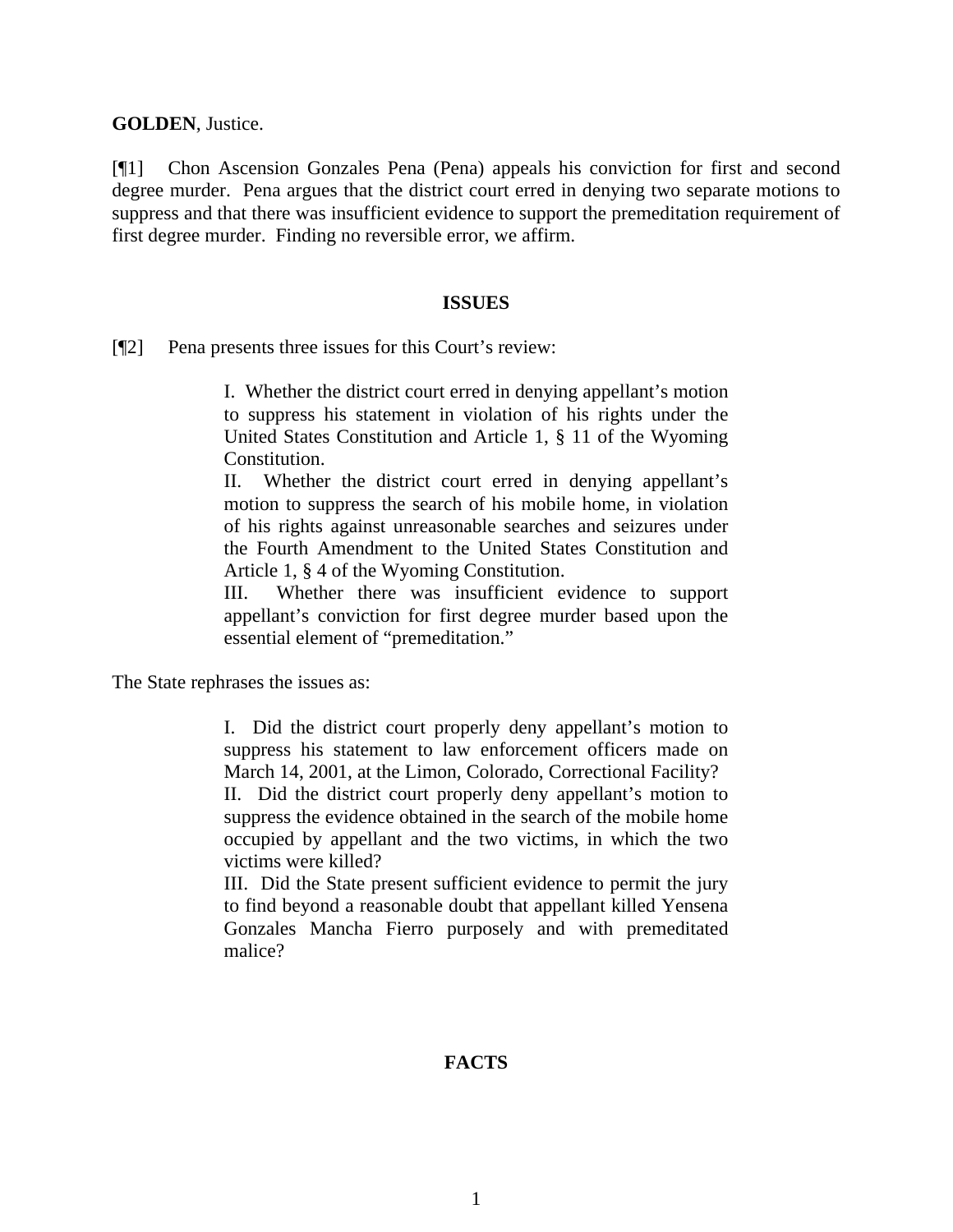[¶3] Pursuant to our standard of review, the following are the facts viewed in the light most favorable to the State. In July 1996, Pena lived near Powell, Wyoming, in a mobile home with his wife, Yensena Gonzales Mancha Fierro (Yensena), Yensena's two brothers Manuel and Jose, and Pena's 13 year-old daughter, Stephanie. On July 23, 1996, Pena and Yensena became involved in an argument. The argument continued over several hours and escalated as it continued. The argument involved only Yensena and Pena, not any of the other residents of the household.

[¶4] Yensena started packing her bags to leave the home. Yensena, crying, walked out of the mobile home. Pena retrieved a rifle from his bedroom, loaded it with at least seven hollow-point bullets, and angrily followed her. As he went after her with his rifle, he yelled out that he was going to kill her. Yensena returned to the mobile home and told her brothers to pack because they were leaving for Mexico. Pena was still following her carrying the rifle. Yensena was still crying. Pena and Yensena went into the bathroom. Pena sat on the edge of the bathtub holding the rifle. Still crying, Yensena gave Jose clothes to pack. Yensena handed Jose three bunches of clothes, which Jose put on Yensena's bed. Because Yensena and Pena were still arguing, Jose left them and went and sat on the couch and started watching TV. Within a few minutes Manuel, Jose and Stephanie, who were all sitting in the living room watching TV, heard a gunshot, then a woman scream and felt the trailer shake as Yensena fell. Pena shot Yensena twice in the back. About thirty minutes had elapsed since the time Pena retrieved his rifle, loaded it, and told Yensena he was going to kill her.

[¶5] Manuel, upon hearing the gunshots, headed towards the bathroom with Jose close behind him. Pena saw Manuel in the hallway and shot Manuel. Jose ran from the mobile home and hid. Jose heard several more shots as he was running. Stephanie heard one shot coming from the bathroom, and then heard the initial shots that hit Manuel and saw Manuel fall. She then witnessed Pena shoot Manuel in the face at close distance as Pena was standing over Manuel's body. Pena shot Manuel at least three times. Pena, still holding the rifle, told Stephanie to run and she ran to her aunt's nearby mobile home. Pena fled and was not found until March of 2001 when he was located in the Limon, Colorado, Correctional Facility. Further facts will be developed as necessary in the discussion of the issues.

### **DISCUSSION**

# **I. Motion to suppress statement**

[¶6] Pena was contacted in the Limon, Colorado, Correctional Facility by two law enforcement officers from the Park County, Wyoming, Sheriff's Office: Dave Doyle and Tom Thompson. The officers conducted an interview with Pena regarding the deaths of Yensena and Manuel. On appeal, Pena argues that his statements from this interview should be suppressed because he affirmatively invoked his right to remain silent and that his statements were not voluntarily.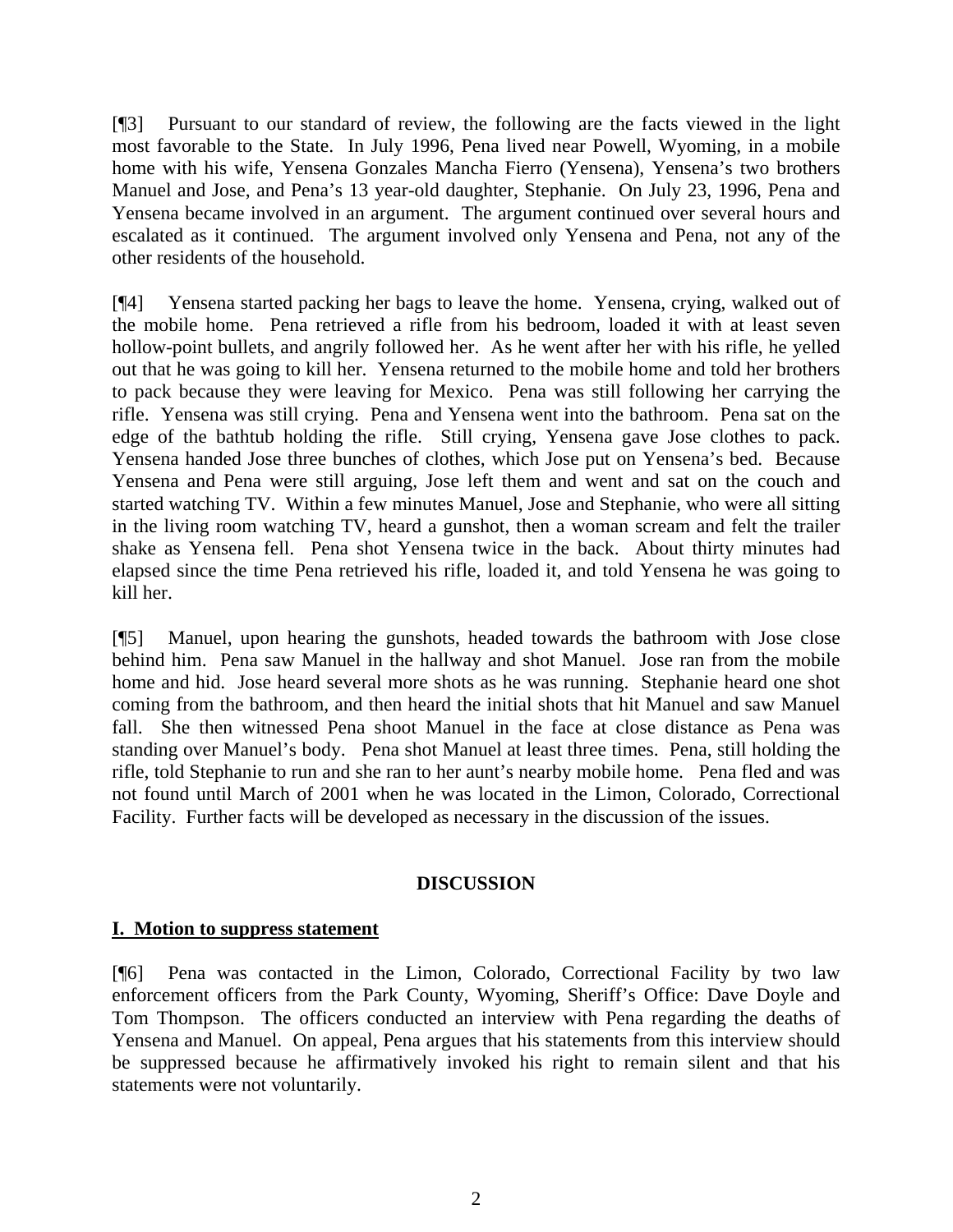#### *Standard of Review*

[¶7] The State does not dispute that the statement was a result of a custodial interrogation. Thus, in reviewing the order of the district court denying Pena's motion to suppress, this Court is guided by a well-established body of law:

> To comply with *Miranda*, law enforcement must advise an accused of his rights before any of the accused's statements, made during custodial interrogation, can be used against the accused at trial. *Kolb v. State*, 930 P.2d 1238, 1243 (Wyo. 1996); *Miranda v. Arizona*, 384 U.S. 436, 86 S.Ct. 1602, 16 L.Ed.2d 694 (1966). Failure to comply with these procedural safeguards requires the court to suppress such statements. We review the record to determine whether the trial court could conclude, given the totality of the circumstances, that the police sufficiently followed *Miranda*. *Kolb*, 930 P.2d at 1240.

> Moreover, even when *Miranda* has been complied with, the United States Constitution, amendments V and XIV, as well as the Wyoming Constitution, art. 1, §§ 6 and 11, require admissions and statements to be voluntary. *Doyle v. State*, 954 P.2d 969, 971-72 (Wyo.1998); *State v. Evans*, 944 P.2d 1120, 1124 (Wyo.1997). To be voluntary, the defendant's statements must result from "free and deliberate choice rather than intimidation, coercion, or deception." *Madrid v. State*, 910 P.2d 1340, 1344 (Wyo. 1996). Because we presume a defendant's statements to be involuntary, the burden rests on the State to show, by a preponderance of the evidence, that the defendant's statements were voluntary. *Evans*, 944 P.2d at 1126-27. Once the State has met its burden and rebutted the presumption of involuntariness, the defendant may be required to present evidence demonstrating the involuntariness of his statements. *Id.* at 1126. If such statements resulted from coercion, then the statements are inadmissible at trial for any purpose because their validity is suspect. *Id*. at 1125.

> Voluntariness is a legal question; thus, we review the ultimate issue, whether a defendant's statements were voluntary, de novo. *Miller v. Fenton*, 474 U.S. 104, 110, 106 S.Ct. 445, 449-50, 88 L.Ed.2d 405 (1985); *Doyle*, 954 P.2d at 972; *Simmers v. State*, 943 P.2d 1189, 1194 (Wyo.1997); *Evans*, 944 P.2d at 1124. On review, however, we will not disturb the trial court's findings of fact unless clearly erroneous. *Id*. We look to the totality of the circumstances to determine if the defendant's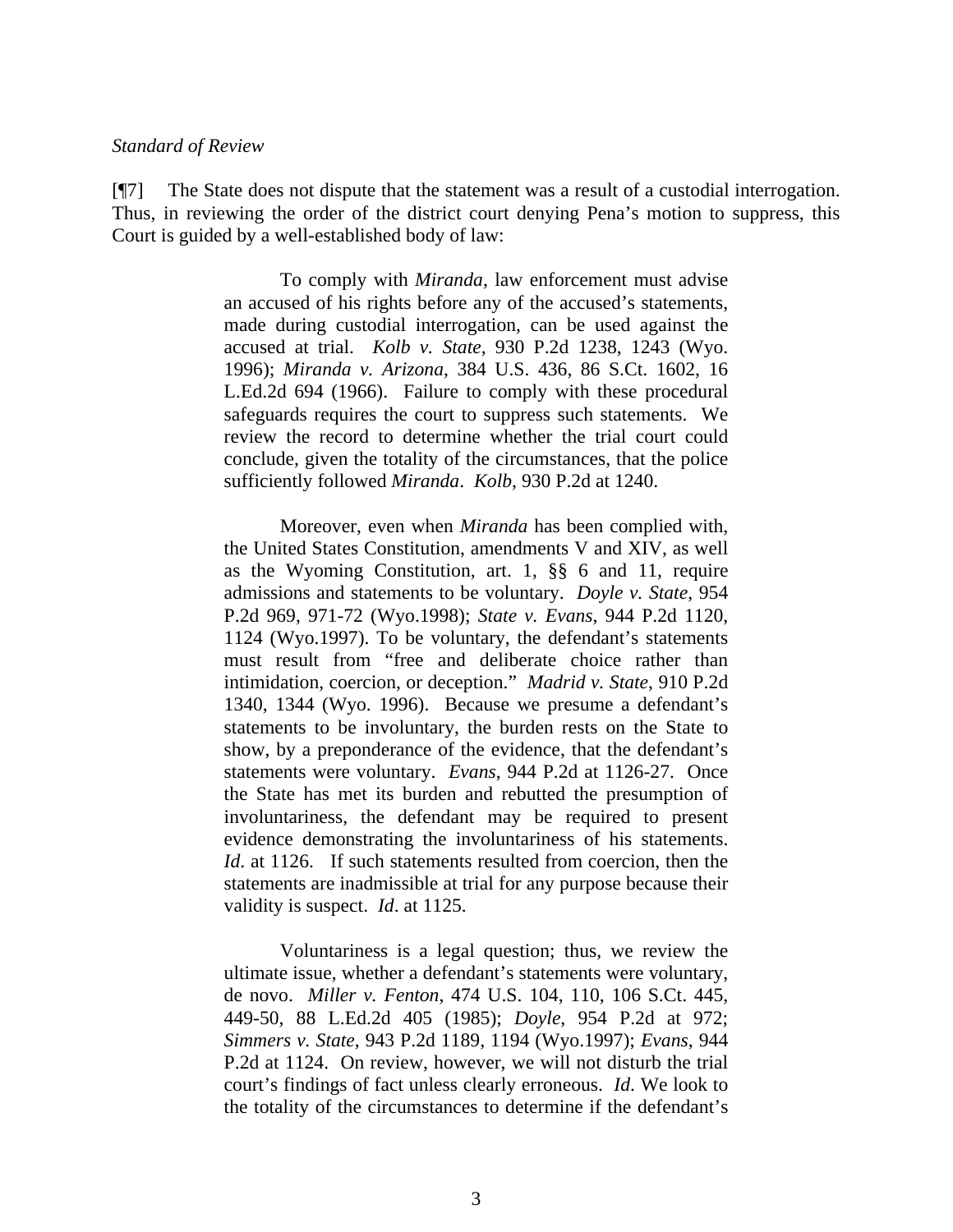statements were voluntary. *Vigil v. State*, 859 P.2d 659, 664 (Wyo.1993).

*Mitchell v. State*, 982 P.2d 717, 720-21 (Wyo. 1999).

# *Discussion*

[¶8] On appeal, Pena argues that he affirmatively invoked his right to remain silent and that the district court did not conduct the required totality of the circumstances analysis to determine if Pena's statements were voluntary. Specifically, Pena argues that, as a Mexican national whose native tongue is Spanish, he could not understand what the officers were saying to him. Pena also claims that, in the totality of the circumstances of the interview, the atmosphere was oppressive and coercive. Pena claims he affirmatively invoked his right to remain silent several times during the interview but the officers continued to question him and told him they would not leave until he talked to them.

[¶9] The interview was recorded on audiotape to which the district court listened. The following is the pertinent portion of the interview as quoted by the district court in its decision letter:

> Thompson read Defendant his *Miranda* rights and Defendant clearly acknowledged that he understood these rights. Nonetheless, Thompson continued,

> [Thompson]: Do you understand you don't have to talk to us? Okay? Do you wish to talk to us?

[Pena]: Not, not really. $^{[1]}$ 

[Thompson]: Not really? How do you mean not really? I mean, uh.

[Doyle]: Chon [Pena], you know, you know why we're here?

[Pena]: Yeah.

<sup>&</sup>lt;sup>1</sup> Pena argues in his brief that he actually said "no, not really" without suggesting that there was any controversy about what the actual statement was. Pena concludes his argument with "'no' means 'no'" and all questioning should have ceased. This comes dangerously close to being interpreted as an affirmative attempt to mislead this Court. There actually was no controversy below as to what the statement was. The parties below stipulated to an accepted transcript of the audiotape. The stipulated transcription states Pena said "not, not really." The district court found, as a matter of fact, that Pena said "not, not really."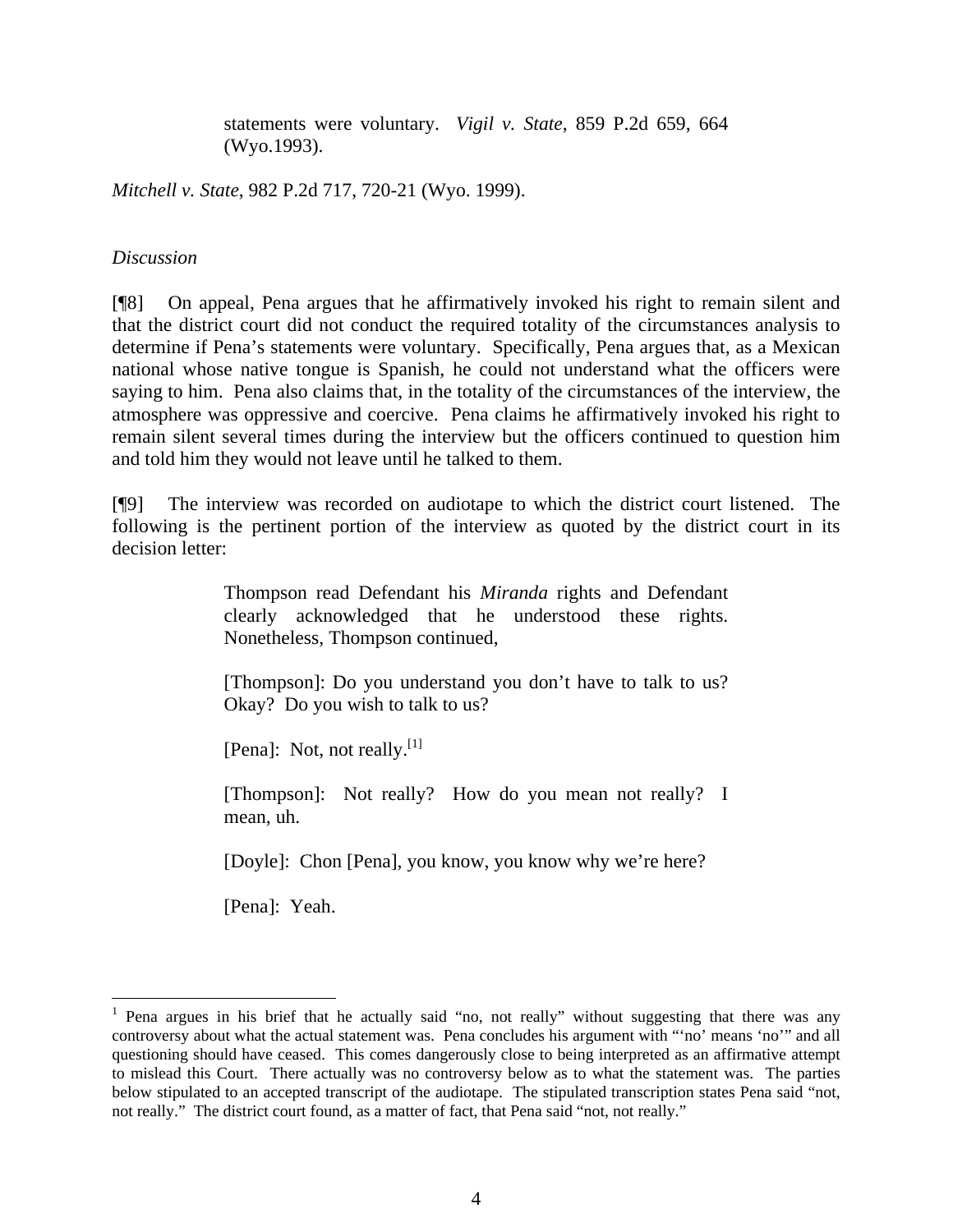[Doyle]: In reference to a double homicide. And that's an open case that obviously we have to complete, and you are a big part of that. And that's why we're here, to talk with you about them.

[Pena]: Okay.

[Doyle]: We're going to proceed with that ---

[Pena]: Uh, huh.

[Doyle]: --- with or without you. But we're hoping, of course, for your cooperation in that, and that's why we drove all the way down here. Okay? Investigator Thompson has explained your rights to you, that are guarantee you, that are guaranteed to you under the Constitution. We're here to protect those rights, preserve your rights, and if you decide that you do not want to talk with us, that's fine. We're out of here.

[Pena]: Uh, hmm.

[Doyle]: If you decide to talk with us, that's great. We're going to stay here and talk with you, and then we're going to go ahead and leave anyway.

[Pena]: Well, I don't have nothing to say to you guys, you know? Whatevers. Go on, go on.

[Doyle]: Pardon me?

[Pena]: Said, whatever's you're going to do is fine to me. You know, that's, ah ---

[Doyle]: Do you have any questions for us?

[Pena]: Not really.

[Doyle]: Okay.

At this point, Thompson goes back to asking Defendant questions about his real name versus the name he was using at the time of the interview. Then, Doyle moves on to the subject of fingerprints briefly before returning once more to whether Defendant clearly agrees to be interviewed about the murders.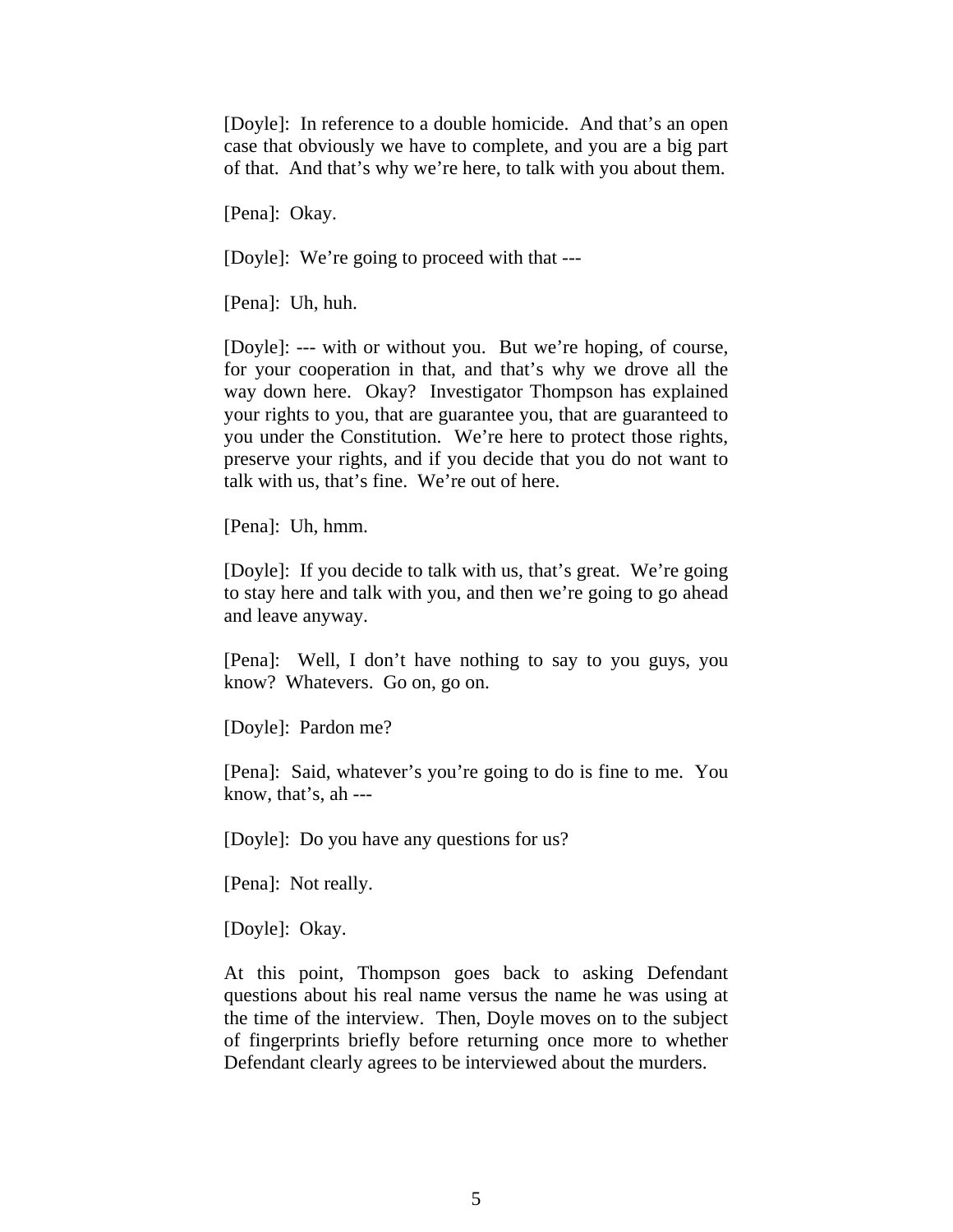[Doyle]: Chon, once again, and, and we need to know clearly from you ---

[Pena]: Uh, huh.

[Doyle]: --- with your constitutional rights in mind are you going to talk with us?

[Pena]: Well, I, you know, I don't have anything, uh, to talk to you guys, you know. Whatevers on, is on ---

[Doyle]: Okay, all right. Let me, let me put it to you this way: We have questions that we need to ask of you.

[Pena]: Oh. Okay, well go ahead. It's fine, you know, I ---

[Doyle]: So you agree to talk with us?

[Pena]: I'd be glad to answer.

In its decision letter, the district court states:

[T]he Court's review of the first part of the audiotape disclosed that Defendant was responsive and cooperative during this part of the interview. The officers did not use any coercive tactics and, contrary to the argument by counsel at the hearing, the officers did not say they were going to stay and question Defendant whether he cooperated or not. In fact, when taken in the context of the interview, Doyle was explaining that they were there in reference to the investigation of an "open case" double homicide that "obviously we have to complete" and that they came to Colorado to talk to the Defendant because he was a "big part" of their investigation. Defendant interjected "okay" indicating that he understood this and Doyle went on to complete his sentence saying they were going to proceed with that, referring to the completion of the open case, and would do so with or without the Defendant. Doyle qualified this by saying they were "hoping, of course, for your cooperation in that," again, in referring to the completion of the open case. He then goes on to explain that Thompson and him are there to protect and preserve Defendant's Constitutional rights, but *"if you decide that you do not want to talk with us, that's fine. We're out of here."*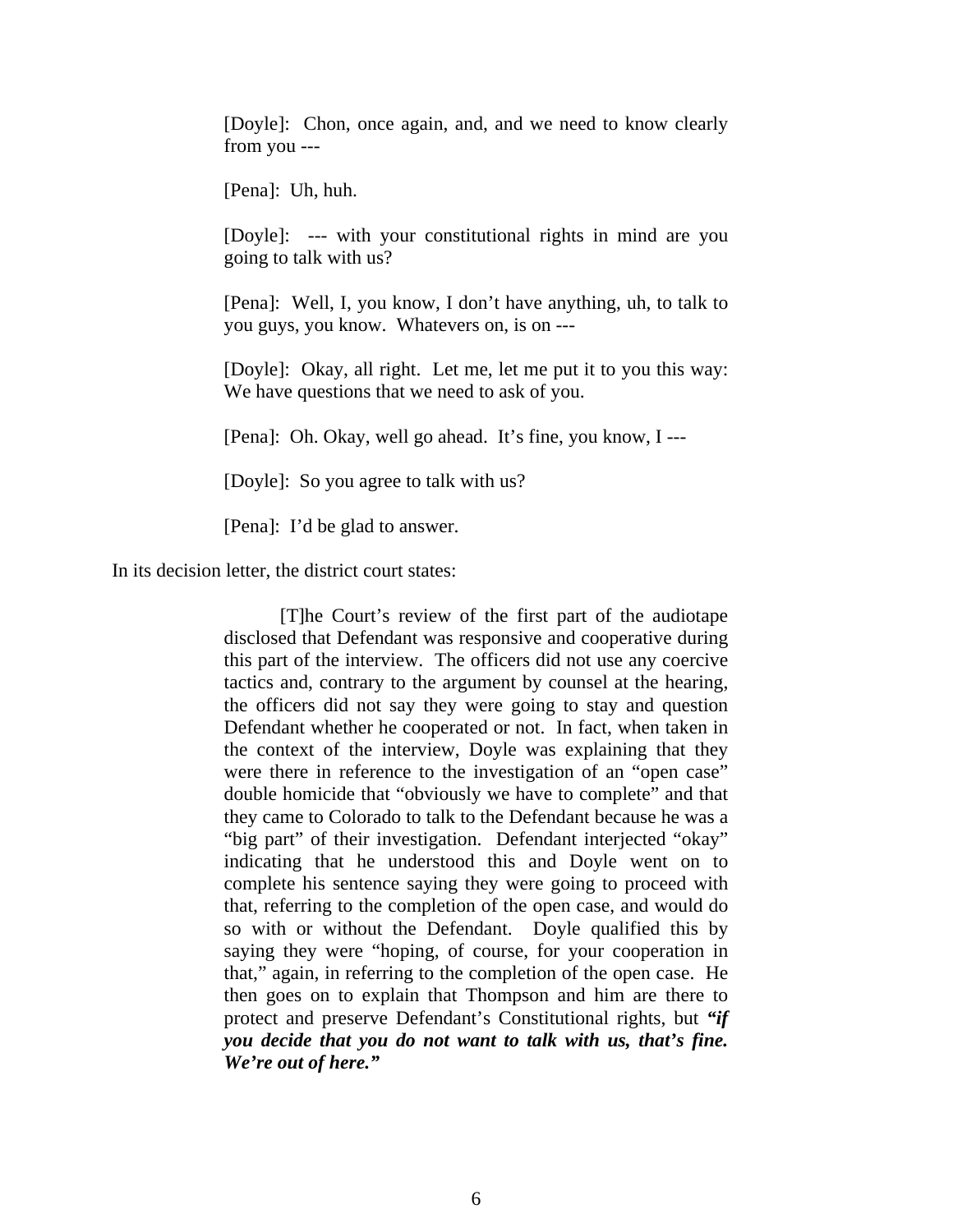Defendant's responses do not clearly invoke his right to silence. Counsel argued that the Defendant's statements, essentially that he didn't "have nothing to say to you guys," invoked his right to remain silent. However, when Doyle said "let me put it to you this way: We have questions that we need to ask you," it is fairly clear from the tone and inflection of his voice that he was seeking to clarify whether Defendant was invoking his right to silence or merely declining to make a formal statement to the officers. This is also reflected in Defendant's tone and inflection when he responded, "Oh. Okay, well go ahead. It's fine, you know, . . ." and then, "I'd be glad to answer."

We quote from the decision letter of the district court at length because, after our de novo review, we find that the district court appropriately analyzed the issue.

[¶10] When reviewing whether a motion to suppress should be granted, this Court must first determine if the *Miranda* rules have been complied with and then we must determine if any statements made were voluntary. "[W]henever the State obtains a confession it has the burden by a preponderance to demonstrate that the statement was not obtained in violation of the *Miranda* doctrine and that the statement was given voluntarily." *Garcia v. State*, 777 P.2d 603, 606 (Wyo. 1989).

[¶11] With regards to complying with *Miranda*, in this case, it is clear from the audiotaped interview that the officers complied with the dictates of *Miranda*. Pena's only argument on this issue is that he did not understand English well enough to understand his rights as they were explained to him. This contention is belied by the record. A complete review of the audiotape reveals that Pena had little trouble understanding and conversing with the officers. As found by the district court in its decision, and as verified by this Court upon its de novo review, the officers informed Pena of his *Miranda* rights and Pena clearly indicated he understood those rights. In fact, the officers told Pena he had the right to remain silent at least four times, and even directly asked Pena if he had any questions. Pena's responses to the officers did not indicate any confusion on his part. At the hearing on the motion to suppress the officers testified that they had no trouble communicating with Pena in English. Pena's daughter Stephanie also testified at trial that she communicated with Pena only in English and she and her father had no trouble understanding one another.

[¶12] Pena's next contention is that he affirmatively invoked his right to remain silent and the officers ignored his invocation. It is true that, once an accused has affirmatively invoked his constitutional right to remain silent, his invocation must be scrupulously honored<sup>2</sup> and questioning by law enforcement must cease.

 2 The term "scrupulously honored" originally comes from *Miranda v. Arizona*, 384 U.S. at 478-79, 86 S.Ct. at 1630 ("Procedural safeguards must be employed to . . . assure that the exercise of the right [to remain silent] will be scrupulously honored.")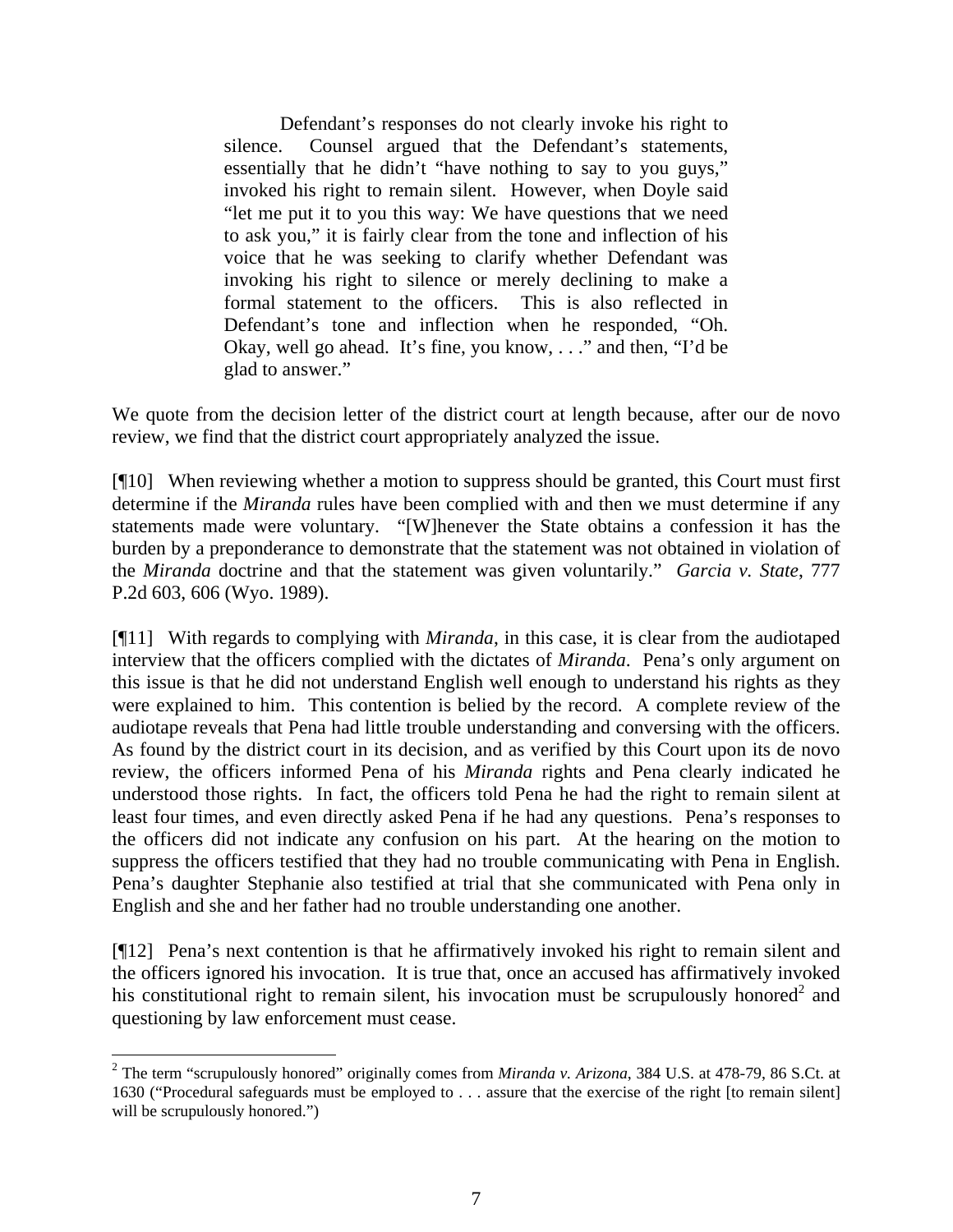Once warnings have been given, the subsequent procedure is clear. If the individual indicates in any manner, at any time prior to or during questioning, that he wishes to remain silent, the interrogation must cease. At this point he has shown that he intends to exercise his Fifth Amendment privilege; any statement taken after the person invokes his privilege cannot be other than the product of compulsion, subtle or otherwise.

*Michigan v. Mosley*, 423 U.S. 96, 100, 96 S.Ct. 321, 325, 46 L.Ed.2d 313 (1975). Pena argues that his statements including he did "not really" want to talk to the officers and that he had nothing to tell the officers were unambiguous invocations of his right to remain silent and the interview should have ceased. We agree with the district court that these statements were ambiguous with regards to whether or not Pena was affirmatively invoking his right to remain silent.

[¶13] *James v. Marshall*, 322 F.3d 103 (1st Cir. 2003), presents similar facts to this case. James was a suspect in a homicide investigation. A law enforcement officer read him his *Miranda* rights and then the following exchange ensued:

[Officer]: Do you wish to make a statement at this time?

James: Nope.

[Officer]: Okay. Can I talk to you about what happened earlier tonight?

James: Yup.

*Id.* at 105. The officer then proceeded to interview James. James moved to suppress his statements made during that interview arguing that he had invoked his right to remain silent when he said "nope" and no further questioning by law enforcement should have been allowed. The motion was denied. The Supreme Judicial Court of Massachusetts affirmed the denial of the motion to suppress stating:

> In ruling on the defendant's motion, the judge found as a fact that by saying, "Nope," the defendant meant only that he did not wish to make a formal statement and not that he was unwilling to answer questions. We cannot say this determination was clearly erroneous. Immediately before and after that point, the defendant appears to have been quite willing to talk. The judge was warranted in concluding that the defendant did not suddenly change his mind about discussing the incident, but had no prepared speech.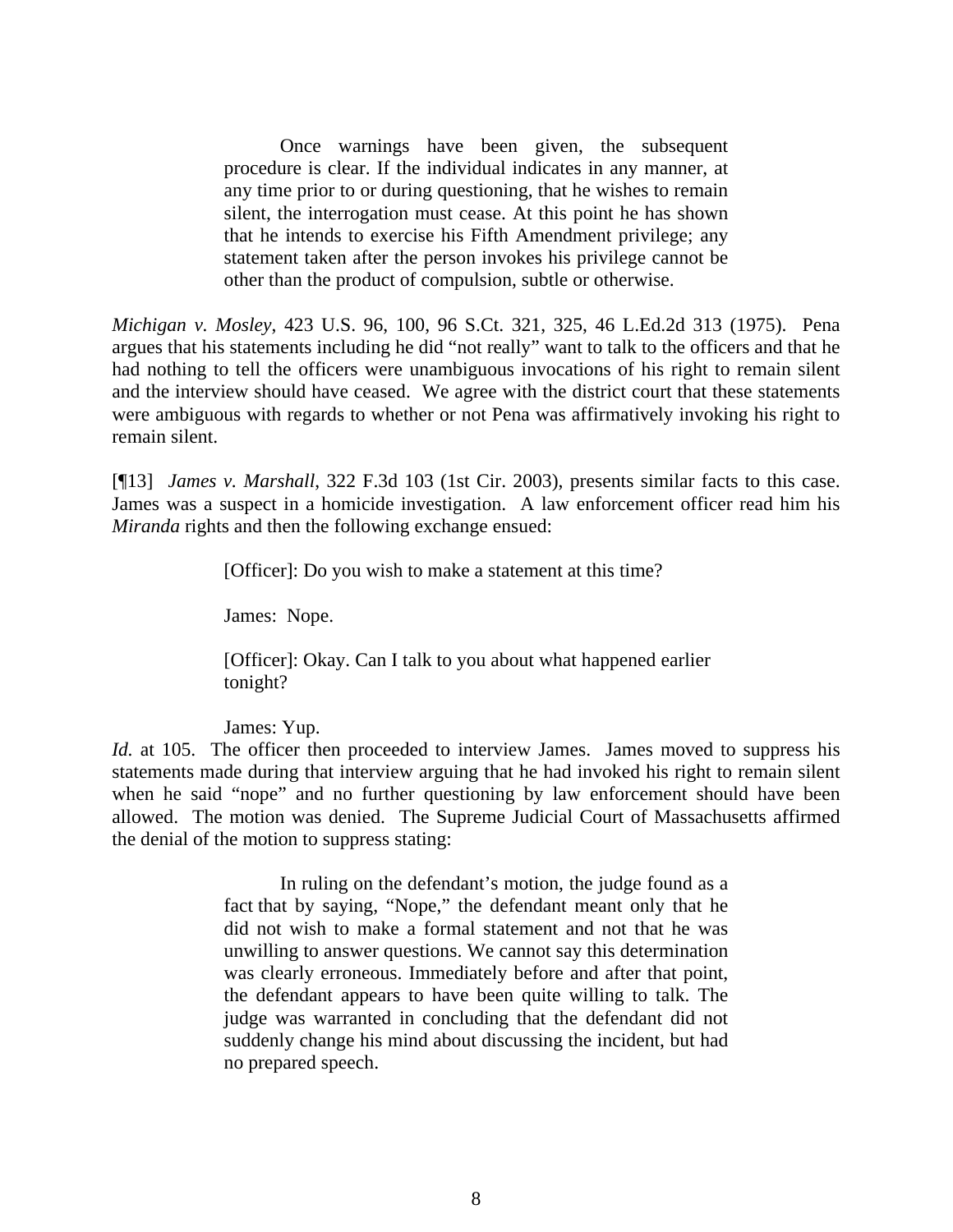*Commonwealth v. James*, 693 N.E.2d 148, 151 (Mass. 1998). Upon petition for habeas corpus relief, the First Circuit Court of Appeals also affirmed the denial of the motion to suppress:

> After James says "Nope" to the inquiry about a formal statement, Sergeant Craig does not ignore his answer and forge ahead with questions about the deadly event. Instead, he asks him a question designed to clarify the meaning of his answer: "Okay. Can I talk to you about what happened earlier tonight?" James answers "Yup." Only then does the questioning about the events continue. This is precisely the kind of "good police practice" described by the Supreme Court in *Davis* [*v. United States*, 512 U.S. 452, 114 S.Ct. 2350, 129 L.Ed.2d 362 (1994)], where the Supreme Court declined to adopt a rule requiring officers to ask clarifying questions in the face of an ambiguous assertion of the right to counsel, but noted that "when a suspect makes an ambiguous or equivocal statement it will often be good police practice for the interviewing officers to clarify whether or not he actually wants an attorney." *Davis*, 512 U.S. at 461, 114 S.Ct. 2350. That was essentially what Sergeant Craig did here with respect to James's invocation of the right to remain silent.

*James v. Marshall,* 322 F.3d at 109. The same analysis applies to this case. Pena stated that he had nothing to say to the officers, but once the officers explained that they were not asking for a statement from him but instead simply wanted to ask him questions, his response was "I'd be glad to answer." This exchange clarified that Pena was not affirmatively invoking his right to silence.

[¶14] The officers were not required to stop their questioning until they had clarified if Pena truly was invoking his right to silence. In discussing an ambiguous invocation of the right to an attorney, the United States Supreme Court has stated it is simply good police practice to clarify any ambiguity:

> In considering how a suspect must invoke the right to counsel, we must consider the other side of the *Miranda*  equation: the need for effective law enforcement. Although the courts ensure compliance with the *Miranda* requirements through the exclusionary rule, it is police officers who must actually decide whether or not they can question a suspect. The *Edwards* rule -- questioning must cease if the suspect asks for a lawyer -- provides a bright line that can be applied by officers in the real world of investigation and interrogation without unduly hampering the gathering of information. But if we were to require questioning to cease if a suspect makes a statement that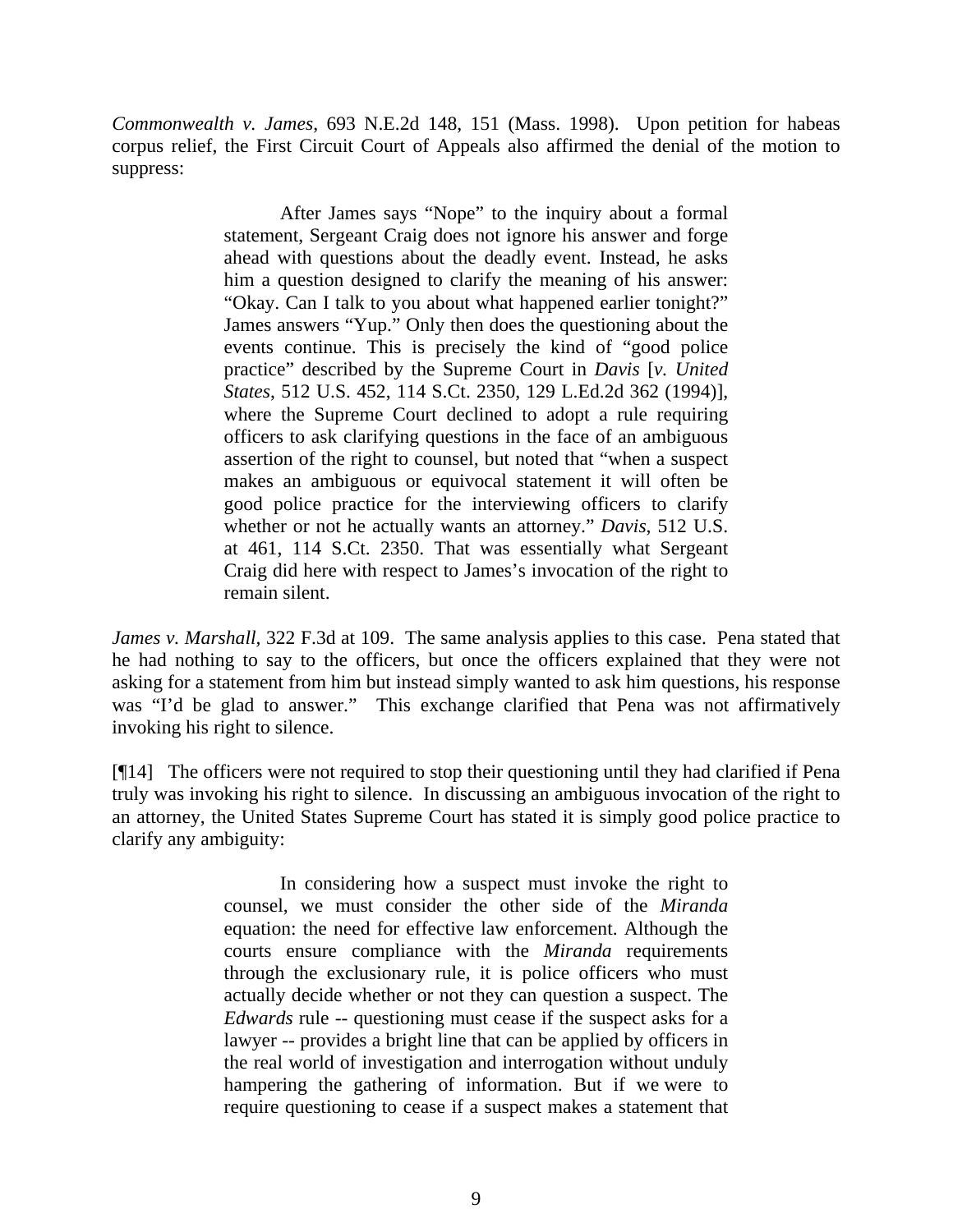*might* be a request for an attorney, this clarity and ease of application would be lost. Police officers would be forced to make difficult judgment calls about whether the suspect in fact wants a lawyer even though he has not said so, with the threat of suppression if they guess wrong. We therefore hold that, after a knowing and voluntary waiver of the *Miranda* rights, law enforcement officers may continue questioning until and unless the suspect clearly requests an attorney.

Of course, when a suspect makes an ambiguous or equivocal statement it will often be good police practice for the interviewing officers to clarify whether or not he actually wants an attorney. That was the procedure followed by the NIS agents in this case. Clarifying questions help protect the rights of the suspect by ensuring that he gets an attorney if he wants one, and will minimize the chance of a confession being suppressed due to subsequent judicial second-guessing as to the meaning of the suspect's statement regarding counsel. But we decline to adopt a rule requiring officers to ask clarifying questions. If the suspect's statement is not an unambiguous or unequivocal request for counsel, the officers have no obligation to stop questioning him.

To recapitulate: We held in *Miranda* that a suspect is entitled to the assistance of counsel during custodial interrogation even though the Constitution does not provide for such assistance. We held in *Edwards* that if the suspect invokes the right to counsel at any time, the police must immediately cease questioning him until an attorney is present. But we are unwilling to create a third layer of prophylaxis to prevent police questioning when the suspect *might* want a lawyer. Unless the suspect actually requests an attorney, questioning may continue.

*Davis v. United States*, 512 U.S. 452, 461-62, 114 S.Ct. 2350, 1356-57, 129 L.Ed.2d 362 (1994). Although the *Davis* opinion refers to the right to counsel, "every circuit that has directly addressed the issue 'has concluded that *Davis* applies to both components of *Miranda*: the right to counsel and the right to remain silent.' *Bui v. DiPaolo*, 170 F.3d 232, 239 (1st Cir. 1999) (collecting cases)." *James v. Marshall*, 322 F.3d at 108. This Court has adopted *Davis* within the context of a right to counsel case. In adopting *Davis* in the right to counsel context, this Court cited to cases that applied *Davis* to right to remain silent cases:

> We adopt the rule espoused by *Davis* and *Zamora*. In doing so, we have consulted with the views of our brethren in many jurisdictions and find them to be in agreement with the rule as well. *State v. Simmons*, 2000 MT 329 ¶¶ 19-24, 303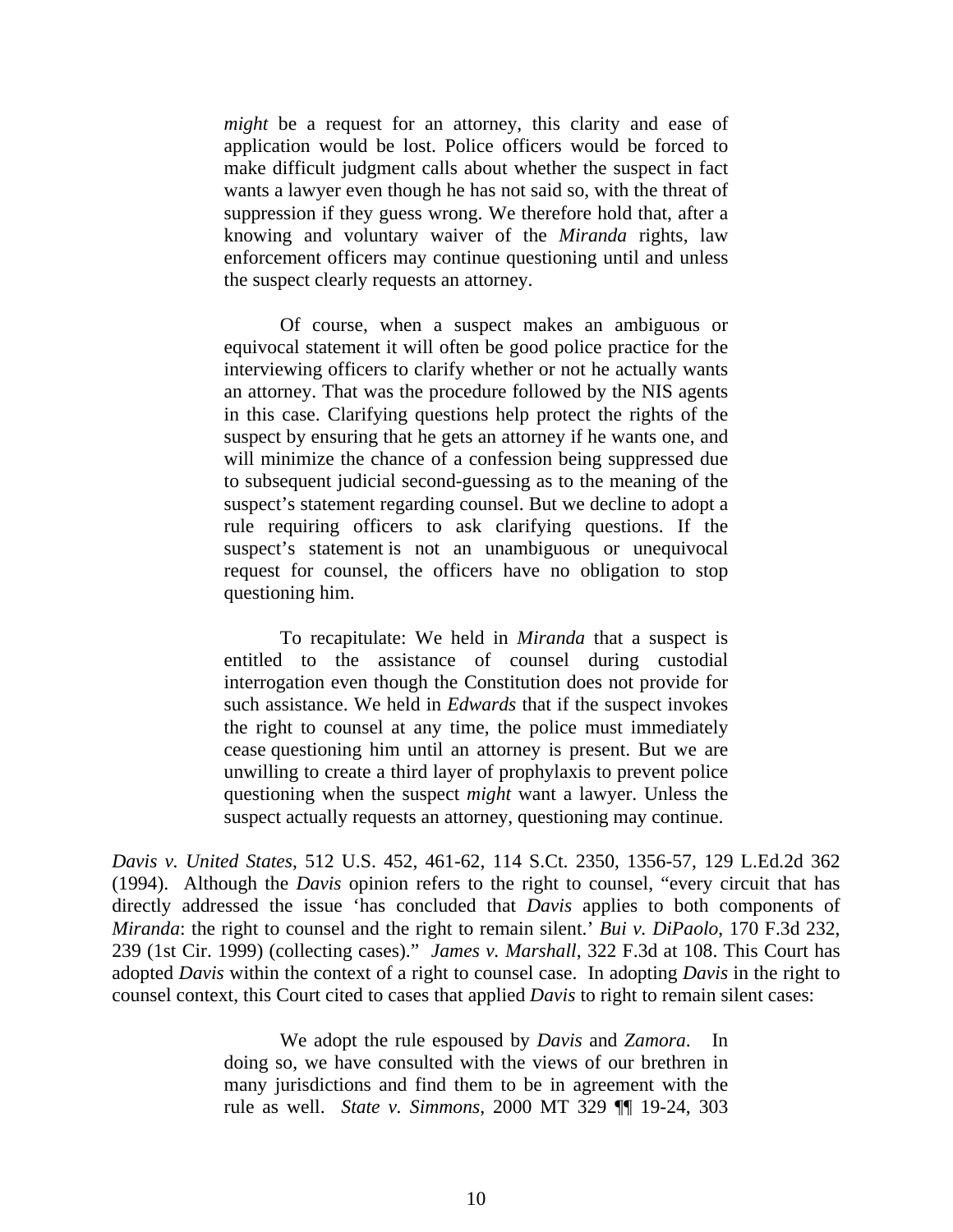Mont. 60, ¶¶ 19-24, 15 P.3d 408, ¶¶ 19-24 (2000) (although defendant at first indicated he wanted an attorney, he then said, "I do not want an attorney present just for this part, no"--and answered questions asked of him); *Harte v. State*, 13 P.3d 420, 428-29 (Nev. 2000) (During the course of his interview, Harte said, "Just out of curiosity, when do I get to talk to a lawyer?"; "I .... they .... they told me, you know, that they thought I should talk to a lawyer whatever"; "I don't wanna be a bitch and say, you know, give my [sic ] lawyer. But I mean;" and, "What do you think a lawyer would tell me right now?"; however, in full context of interview and clarity of *Miranda* warnings given, those statements were ambiguous); *People v. Tally*, 7 P.3d 172, 179-81 (Colo. App. 1999) (Although the defendant asked many questions about his right to counsel, he ended up saying, "Yeah, I'll talk to you."); *State v. Whipple***, 134 Idaho 498, 5 P.3d 478, 482 (Idaho App. 2000) (adopting** *Davis* **rule, but in context of right to remain silent where defendant repeatedly said, "No more!" to questions being put to him)**; *Stemple v. State*, 2000 OK CR 4 ¶¶ 9-10, 994 P.2d 61, ¶¶ 9-10 (Okla. 2000) ("I feel as though I should have an attorney," was equivocal response); *State v. Kiriluk***, 1999 UT App 30 ¶¶ 7-8, 975 P.2d 469,¶¶ 7-8 (Utah App. 1999), (defendant's response of "I don't," when asked if he had anything to say about evidence found in his apartment not unambiguous request for counsel or to remain silent)**; *State v. Donesay***, 265 Kan. 60, 959 P.2d 862, 871 (1998) (adopting rule in context of right to remain silent)**; *Braboy v. State*, 130 Md.App. 220, 745 A.2d 471, 477- 79 (2000) ("I want a lawyer but I can't afford a lawyer," not an unambiguous exercise of right to counsel where defendant decided to talk after he was informed that a lawyer would be appointed for him if he could not afford one); *Goodner v. State*, 714 N.E.2d 638, 641 (Ind. 1999) (Goodner equivocated about whether or not he should talk without a lawyer, but ultimately signed written waiver and talked); *State v. Brown*, 589 N.W.2d 69, 72-74 (Iowa App. 1998) [*overruled on other grounds, State v. Reeves*, 636 N.W.2d 22 (Iowa 2001)] (defendant's statement, "Is my lawyer here?" not an unambiguous request for counsel); *State v. Greybull*, 1998 ND 102 ¶¶ 8-9, 14-21, 579 N.W.2d 161, ¶¶ 8-9, 14-21 (N.D. 1998) (defendant's statements, "You can't make me say nothing," "Do I have to get a lawyer?" and "Do I need to get a lawyer?" ambiguous under *Davis*); *Cothren v. State*, 705 So.2d 849, 851-55 (Ala. Crim. App.1997) ("I think I want to talk to an attorney before I answer that," ambiguous under circumstances of case); but *see Billups v. State*, 135 Md.App. 345, 762 A.2d 609, 614-16 (2000) (defendant signed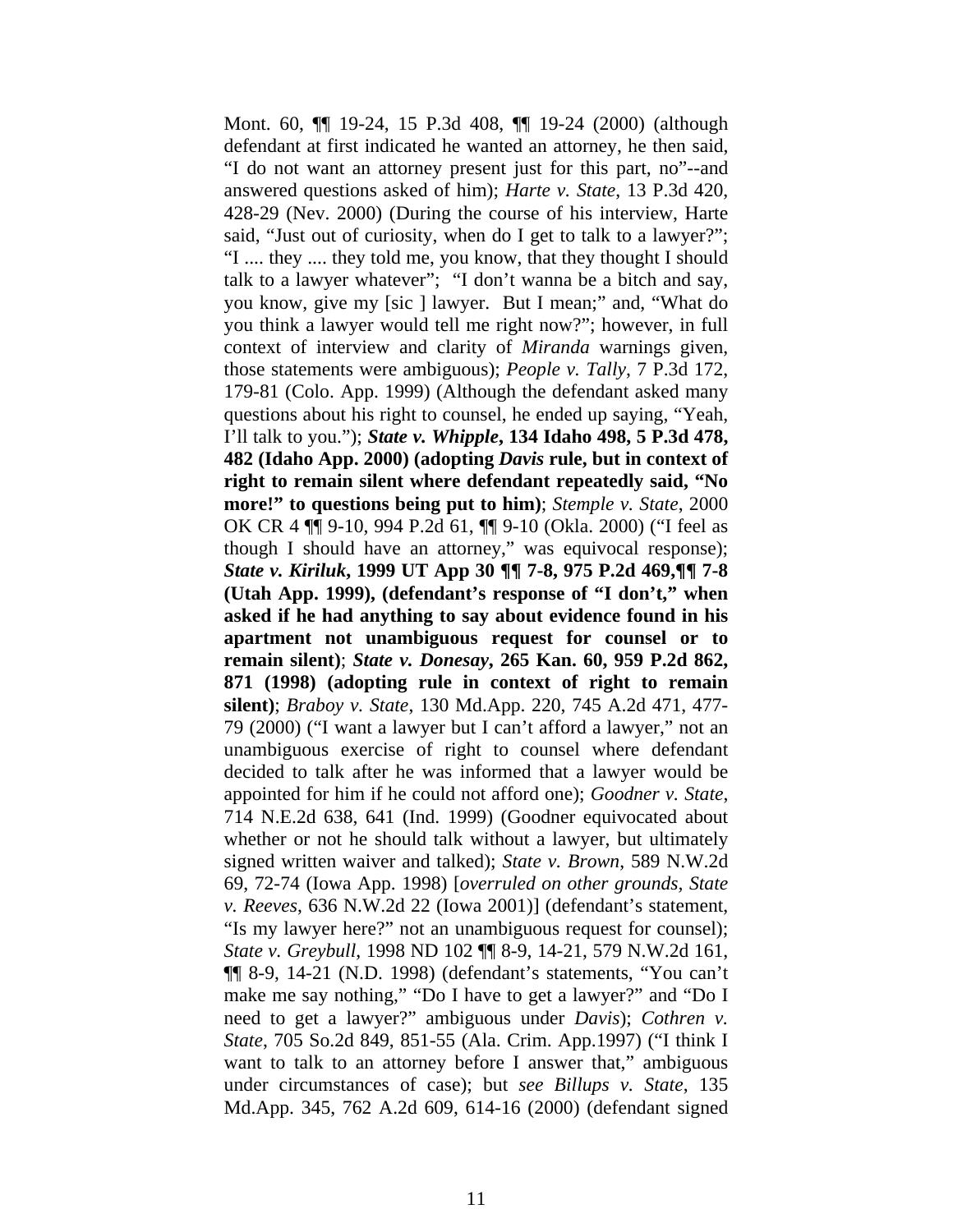signature line on form which purported to waive his rights to remain silent and have counsel, but wrote "NO" by his signature construed to be unequivocal exercise of right to remain silent and have an attorney).

The list of cases cited above is by no means exhaustive, and we concede that there are cases to the contrary. *See, e.g., State v. Jones*, 102 Wash.App. 89, 6 P.3d 58, 61-62 (2000) (Washington declined to adopt Davis rule); and *State v. Rogan*, 91 Hawaii 405, 984 P.2d 1231, 1249 (Hawaii 1999) (according broader rights under Hawaii Constitution). However, we find the *Davis* decision and its progeny convincing, and we adopt that rule for Wyoming.

*Hadden v. State*, 2002 WY 41, ¶¶25-26, 42 P.3d 495, ¶¶25-26 (Wyo. 2002) (emphasis added). As stated above, however, *Hadden* was a right to counsel case. The random citations to right to silence cases within *Hadden* are not intended to imply that the *Hadden* court adopted the *Davis* standard for right to silence cases. In *Hadden*, this Court was not directly presented with the issue of whether we should adopt the *Davis* standard in a right to silence case and no ruling thereon was made.

[¶15] Applying *Davis* to right to silence cases has been criticized. The ultimate holding by the United States Supreme Court in *Davis* was that "we are unwilling to create a third layer of prophylaxis to prevent police questioning when the suspect *might* want a lawyer. Unless the suspect actually requests an attorney, questioning may continue." *Davis,* 512 U.S. at 462, 114 S.Ct. at 2357. This holding leaves the door wide open for law enforcement until an accused affirmatively and unequivocally invokes his right to counsel. It has been argued that the same latitude should not be granted to law enforcement in the right to silence context.

[¶16] From a policy perspective, the procedural safeguards attendant to the invocation of the right to counsel are different from the procedural safeguards attendant to the invocation of the right to remain silent. Once the right to counsel is invoked, all law enforcement questioning must cease until an attorney is procured for the suspect or the suspect initiates conversation with law enforcement. *Edwards v. Arizona*, 451 U.S. 477, 484-85, 101 S.Ct. 1880, 1885, 68 L.Ed.2d 378 (1981) ("an accused, such as Edwards, having expressed his desire to deal with the police only through counsel, is not subject to further interrogation by the authorities until counsel has been made available to him, unless the accused himself initiates further communication, exchanges, or conversations with the police").

[¶17] An invocation of the right to silence, however, must be scrupulously honored, generally meaning that questioning must cease, but can be resumed under appropriate circumstances. The United States Supreme Court defined the procedural safeguards attendant to the right to silence in *Michigan v. Mosley*: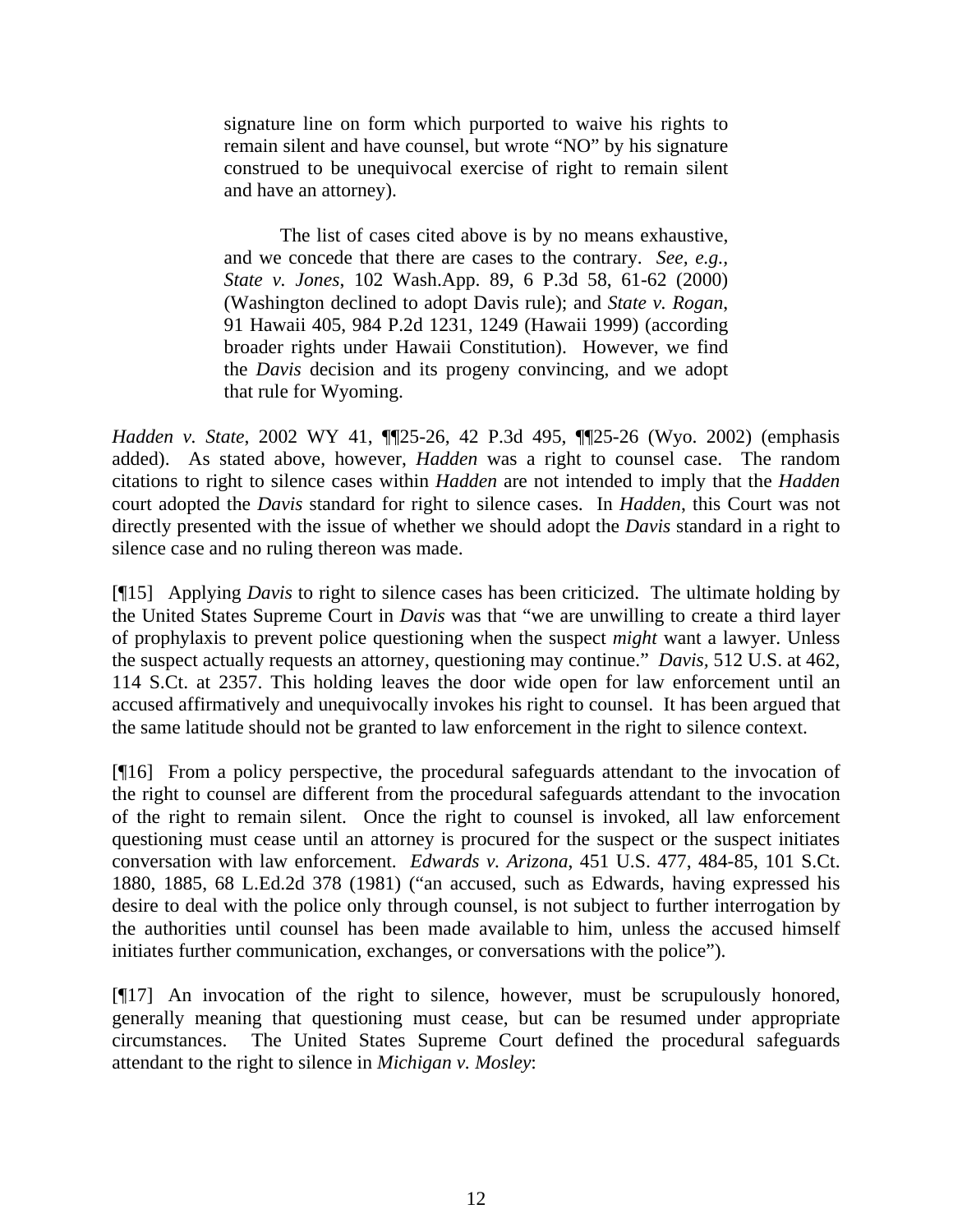A reasonable and faithful interpretation of the *Miranda*  opinion must rest on the intention of the Court in that case to adopt "fully effective means . . . to notify the person of his right of silence and to assure that the exercise of the right will be scrupulously honored . . . ." 384 U.S., at 479, 86 S.Ct. at 1630. The critical safeguard identified in the passage at issue is a person's "right to cut off questioning." *Id.*, at 474, 86 S.Ct. at 1627. Through the exercise of his option to terminate questioning he can control the time at which questioning occurs, the subjects discussed, and the duration of the interrogation. The requirement that law enforcement authorities must respect a person's exercise of that option counteracts the coercive pressures of the custodial setting. We therefore conclude that the admissibility of statements obtained after the person in custody has decided to remain silent depends under *Miranda* on whether his "right to cut off questioning" was "scrupulously honored."

*Mosley*, 423 U.S. at 103-04, 96 S.Ct. at 326 (footnote omitted).

[¶18] Because the procedural consequences for law enforcement are not as severe in a right to silence case, it has been suggested that an ambiguous affirmative invocation of the right to silence by a suspect should require the cessation of all law enforcement questioning except for questions intended to clarify whether the accused really intends to affirmatively invoke his right to silence.

> Even if the defendant's assertion is susceptible to more than one interpretation, the limit of permissible continuing interrogation immediately after the assertion would be for the sole purpose of ascertaining whether the defendant intended to invoke his right to silence, *cf. State v. Hicks*, 133 Ariz. 64, 74, 649 P.2d 267, 277 (1982), or to waive this right. This limited additional questioning for clarification is consistent with the United States Supreme Court's mandate that the person in custody's "right to cut off questioning" must be "scrupulously honored." *See Michigan v. Mosley*, 423 U.S. 96, 104, 96 S.Ct. 321, 326, 46 L.Ed.2d 313, 321 (1975).

*State v. Finehout*, 665 P.2d 570, 573 (Ariz. 1983). *See generally* Wayne D. Holly, *Ambiguous Invocations of the Right to Remain Silent: A Post-Davis Analysis and Proposal*, 29 Seton Hall L. Rev. 558 (1998).

[¶19] In the case sub judice, the State argues that this Court should apply *Davis*. Pena only argues that his invocation was not ambiguous. Under the facts of this case, however, we do not have to decide the question of whether to apply *Davis* wholesale. At the very least, clarification of an ambiguous affirmative invocation of the right to silence is permissible and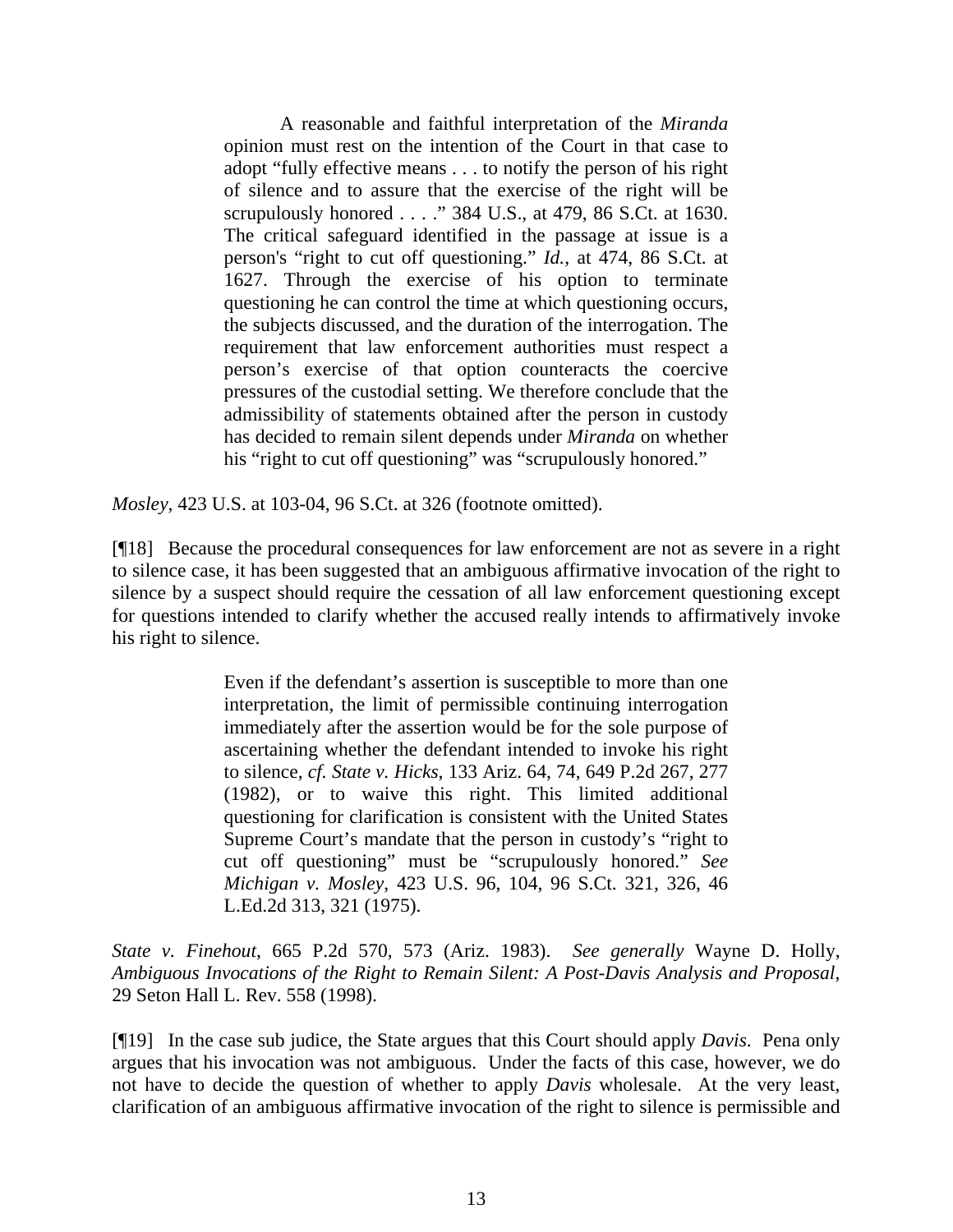good police practice. The law enforcement officers conducting the interview of Pena did not ask any questions regarding the murder investigation until they had clarified whether Pena was willing to talk to them. The officers repeatedly informed Pena that he did not have to talk to them. Once Pena understood that the officers were not asking for a statement from him but instead simply wanted to ask him questions, his response was "I'd be glad to answer." Only then did the officers begin to question Pena regarding the murders. This interview procedure was permissible under any standard. We leave for another day a definitive determination of the scope of questioning law enforcement can engage in upon a suspect's ambiguous affirmative invocation of the right to remain silent.

[¶20] The final argument presented by Pena on this issue is whether Pena's statements were voluntary.

> The voluntariness of an accused's statements is determined by examining the totality of the circumstances surrounding the interrogation. *Witt* [*v. State*], 892 P.2d [132] at 139 [(Wyo. 1995)]. Statements are voluntary if they are "the product of a free and deliberate choice rather than intimidation, coercion, or deception." *Id*. (citing *Vigil v. State*, 859 P.2d 659, 664 (Wyo. 1993), which quotes *Frias v. State*, 722 P.2d 135, 142 (Wyo. 1986)). "[S]tatements [made] by the police to the effect that it would probably go easier for the accused if [he] cooperated have been declared innocent and constitutionally acceptable." *Witt*, 892 P.2d at 139. "Emotionalism, confusion, and subjective perception do not necessarily invalidate a statement or confession." *Vena v. State*, 941 P.2d 33, 37 (Wyo. 1997). The burden rests with the State to prove, by a preponderance of the evidence, the voluntariness of the accused's statements. *Dodge v. State*, 562 P.2d 303, 308 (Wyo. 1977).

*Simmers v. State*, 943 P.2d 1189, 1195 (Wyo. 1997). "[C]oercive police activity is a necessary predicate to the finding that a confession is not 'voluntary' within the meaning of the Due Process Clause of the Fourteenth Amendment." *Colorado v. Connelly*, 479 U.S. 157, 167, 107 S.Ct. 515, 522, 93 L.Ed.2d 473 (1986).

[¶21] Pena argues that the district court judge did not adequately consider the totality of the circumstances in determining whether Pena's statements were voluntary. Pena's argument that his statements were not voluntary, however, is based upon factors already discussed: Pena's assertion that he didn't understand his rights and the officers continuing the interview despite Pena's affirmative invocation of his right to remain silent. Pena also adds that the officers indicated that they would not leave until Pena gave them a statement.

[¶22] The decision letter of the district court quoted earlier reveals that the district court did evaluate the question of voluntariness in light of the totality of the circumstances. The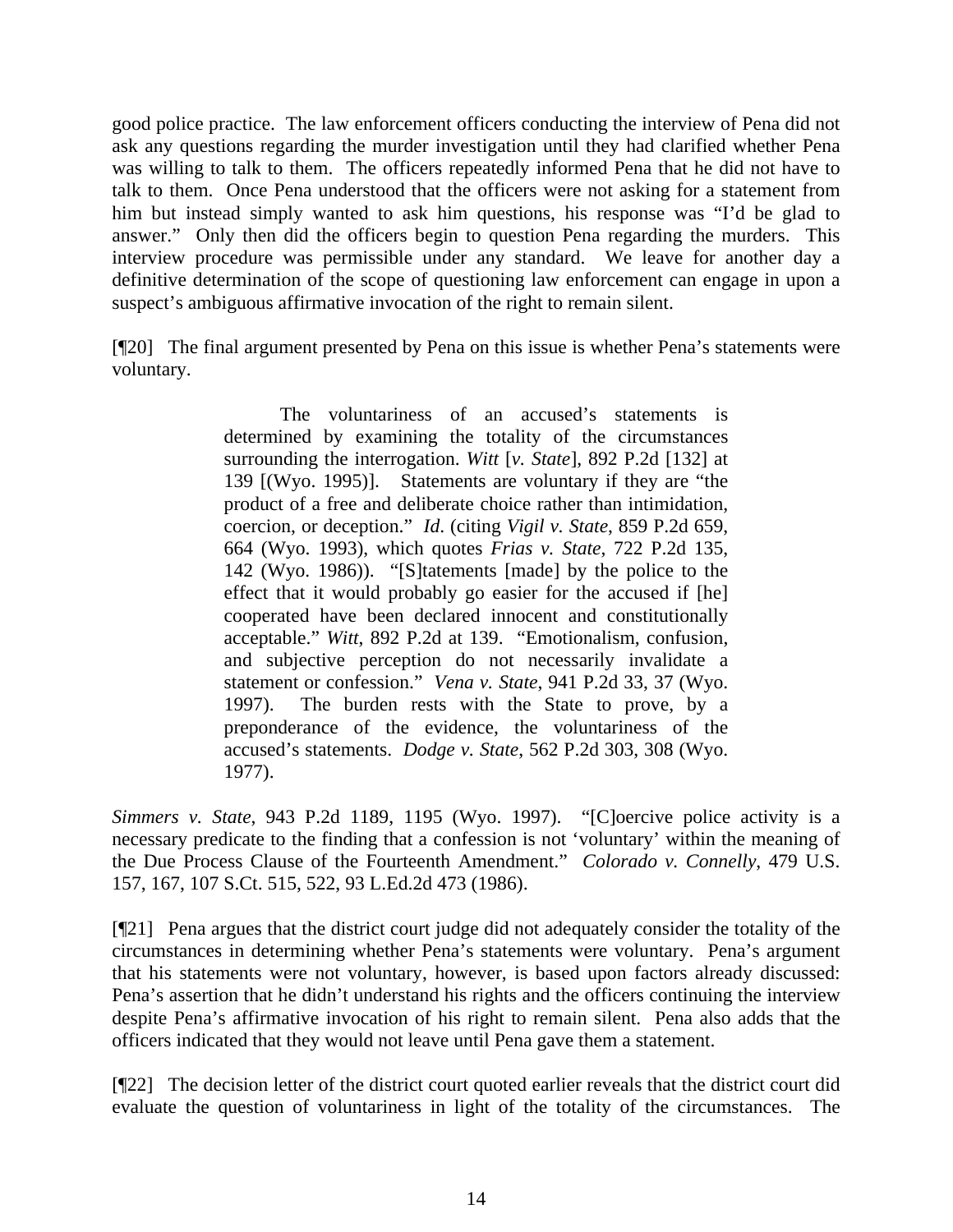district court affirmatively determined that the officers did not engage in any coercive tactics during the interview. The district court further determined that, based upon his answers and the inflection and intonation of his voice, Pena was cooperative. We have already discussed the language issue. The officers' repeated statements to Pena that he did not have to talk to them ensured that there was no misunderstanding based upon a language barrier. From our de novo review of the interview and the circumstances surrounding the interview we find that the State did bear its burden of proving by a preponderance of the evidence that Pena's statement was voluntary.

# **II. Motion to suppress search of mobile home**

[¶23] After Stephanie ran from Pena's home to her aunt's home, she phoned 911 and talked to dispatch. She informed dispatch that her father had shot two people and that, as far as she knew, he had left the area. Stephanie mentioned that the gun involved was a shotgun. Sheriff's Deputy Doyle was the first officer to respond to the scene. He entered Pena's mobile home and did a brief inspection to assure that there was no one in the home, especially anyone possibly needing medical attention. Doyle noted that both victims were dead and that no one else was in the home. Doyle then retreated outside and requested dispatch to send an investigator.

[¶24] When Investigator Thompson arrived at the scene approximately twenty minutes later, Thompson entered the home to briefly inspect the scene. He noted rifle caliber shell casings on the floor and the two dead bodies. Thompson then retreated outside. Doyle stayed by the front door during Thompson's entry. Sometime later that evening three members of the Park County Prosecuting Attorney's office arrived and each member was individually escorted briefly through the home by Thompson. The home was then secured, and a search warrant was obtained.

# *Standard of Review*

[¶25] We generally do not disturb evidentiary rulings made by a trial court unless the trial court abused its discretion. *Wilson v. State*, 874 P.2d 215, 218 (Wyo. 1994). In reviewing a trial court's ruling on a motion to suppress evidence, we do not interfere with the trial court's findings of fact unless the findings are clearly erroneous. *Gehnert v. State*, 956 P.2d 359, 361 (Wyo. 1998). We view the evidence in the light most favorable to the trial court's determination because the trial court has an opportunity at the evidentiary hearing to assess "the credibility of the witnesses, weigh the evidence, and make the necessary inferences, deductions, and conclusions." *Id*. The constitutionality of a particular search or seizure is, however, a question of law that we review de novo. *Id*.; *Hughes v. State*, 2003 WY 35, ¶10, 65 P.3d 378, ¶10 (Wyo. 2003); *Jones v. State*, 902 P.2d 686, 690 (Wyo. 1995).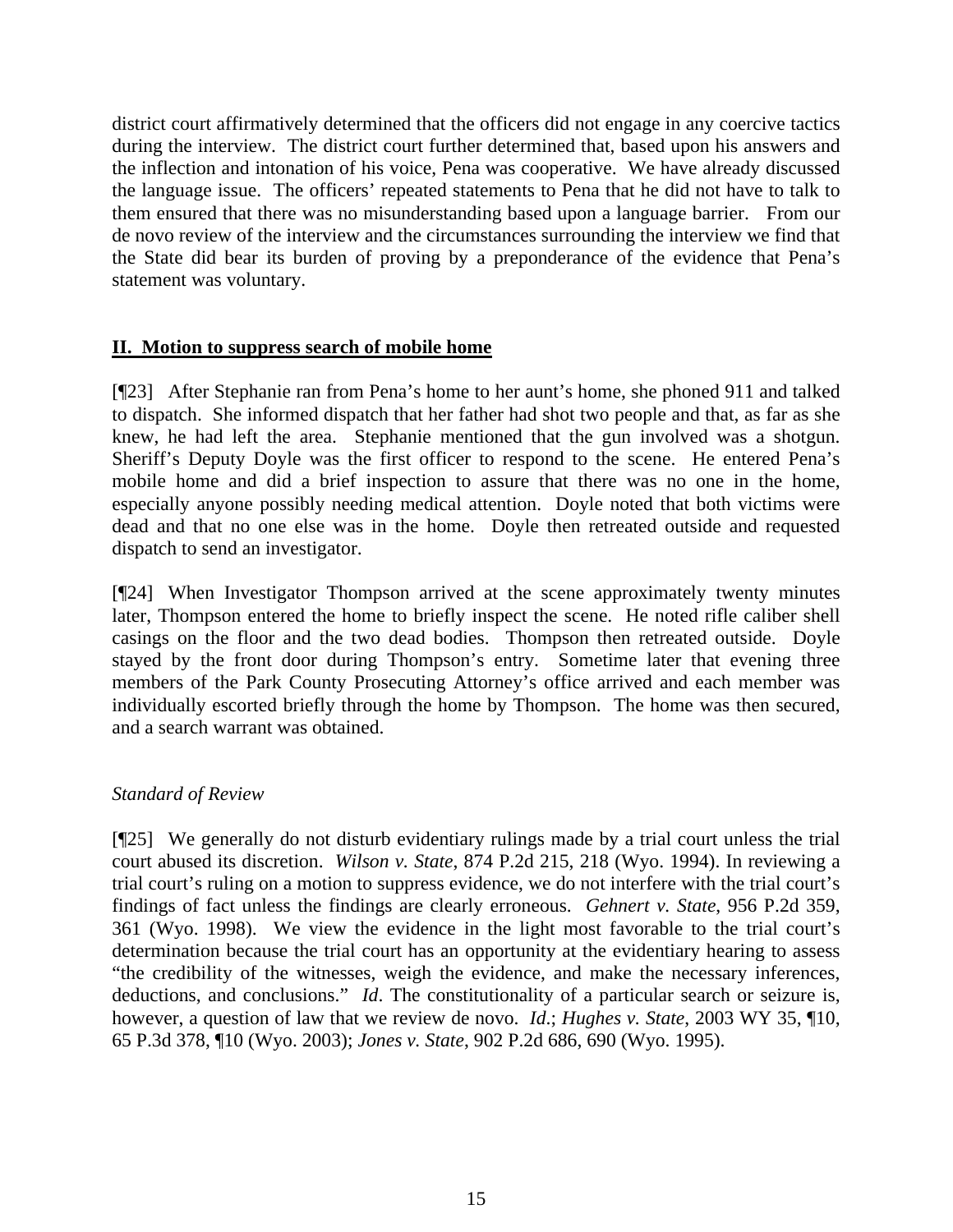# *Discussion*

[¶26] In his second issue, Pena argues that an unreasonable search, in violation of the state and federal constitutions, occurred when Deputy Doyle initially entered his mobile home, and occurred again when Deputy Doyle reentered with an investigator and later with three prosecuting attorneys without a search warrant. None of the warrantless entries lasted more than a few minutes. Pena's motion to suppress evidence discovered in the home because of the first two warrantless searches was considered at a hearing. Pena did not challenge the third entry, acknowledging that it was too brief to matter. $3$ 

[¶27] Pena argued that no exceptions applied to allow the warrantless searches and observations made by the investigators were included in the affidavit prepared to obtain a search warrant and thus all evidence seized from the mobile home should have been suppressed. In its decision letter, the district court stated that Deputy Doyle's initial intrusion to pursue an armed suspect and to ascertain whether injured persons or the suspect was in the trailer met several exceptions allowing warrantless entry. The district court determined that the second warrantless intrusion by the investigator was justified under an exception permitting a trained investigator to scan for weapons to protect the safety of those officers who were nearby securing the crime scene and to assess the crime scene to prevent the imminent destruction of evidence. The motion to suppress was denied.

[¶28] Pena contends that there is neither a trained investigator nor a crime scene exception to the warrant requirement as decided in *Mincey v. Arizona*, 437 U.S. 385, 98 S.Ct. 2408, 57 L.Ed.2d 290 (1978), and *Flippo v. West Virginia*, 528 U.S. 11, 120 S.Ct. 7, 145 L.Ed.2d 16 (1999). The State contends that these exceptions were approved in *Ortega v. State*, 669 P.2d 935, 940-41 (Wyo. 1983), *overruled on other grounds*, *Jones v. State*, 902 P.2d 686 (Wyo. 1995). The State also claims that because the search warrant affidavit was based substantially upon information not connected with the warrantless entry, the evidence obtained by warrant was not subject to suppression. If error is found, the State contends that it was harmless beyond a reasonable doubt. Because we agree with the district court's determinations, we will affirm on the same grounds it found, namely, that the warrantless searches were justified under exceptions and were not unconstitutional.

[¶29] The United States Constitution and the Wyoming Constitution prohibit "unreasonable searches and seizures." U.S. Const. amend. IV; Wyo. Const. art. 1, § 4. We have stated that under both constitutions, warrantless searches and seizures are per se unreasonable unless they are justified by probable cause and established exceptions. *Morris v. State*, 908 P.2d 931, 935 (Wyo. 1995). In addition to the consent exception to the warrant requirement, these specific exigent circumstances exceptions include:

<sup>&</sup>lt;sup>3</sup> On appeal, Pena contends that this Court's de novo standard of review permits our examination of all three warrantless searches. We decline this invitation. Pena conceded the issue below, and we will not review his tactical decision.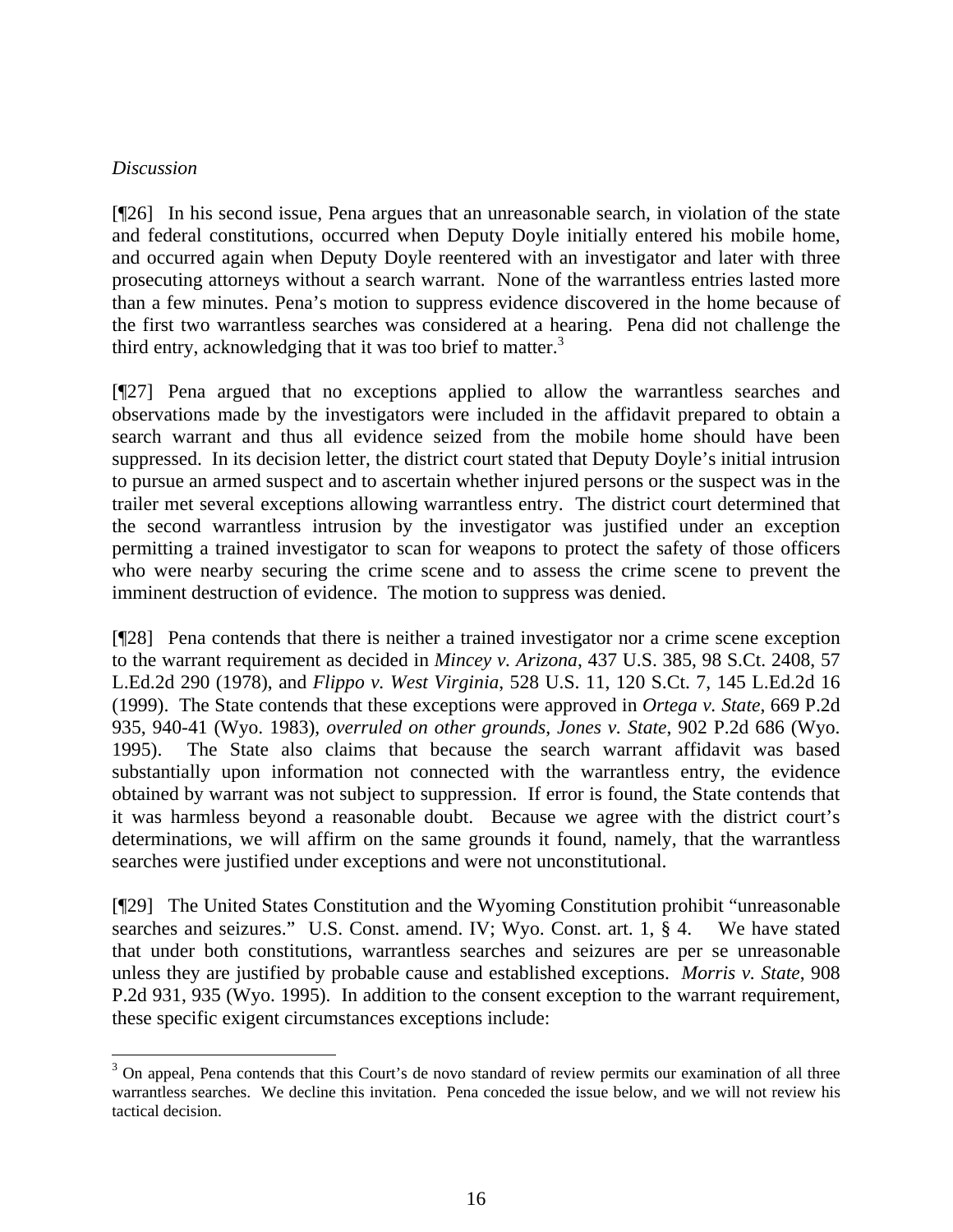- -- search of an arrested suspect and the area within his control;
- -- search conducted while in pursuit of a fleeing suspect;
- -- search and/or seizure to prevent the imminent destruction of evidence;
- -- search and/or seizure of an automobile upon probable cause;
- -- search which results when an object is inadvertently in the plain view of police officers while they are where they have a right to be; and
- -- search which results from an entry into a dwelling in order to prevent loss of life or property.

*Hughes*, ¶11 (citing *Andrews v. State*, 2002 WY 28, ¶18, 40 P.3d 708, ¶18 (Wyo. 2002). The existence of exigent circumstances is dependent upon all of the facts or circumstances viewed in their entirety. *Hughes*, ¶13. When a proper objection or motion is made by a defendant, the State bears the burden of proving that one of these exceptions applies. *Mickelson v. State*, 906 P.2d 1020, 1022 (Wyo. 1995); *Dickeson v. State*, 843 P.2d 606, 610 (Wyo. 1992).

[¶30] The district court determined that the law enforcement entries into the home were justified under exigencies permitting a search to prevent loss of life where an armed suspect was at large and presented officer safety concerns, to ascertain whether any victims required medical attention, and to prevent the imminent destruction of evidence. Pena urges that all three entries were to assess the crime scene which both the *Mincey* and the *Flippo* decisions specifically prohibit and the greater protection provided under the state constitution does not permit finding any exigency existed in this case. In *Mincey*, the Supreme Court was asked to recognize an additional categorical exception to the warrant requirement, which would allow police to make warrantless searches of dwellings that had been the scene of a homicide. Following a shoot-out in which a police officer was killed in the defendant's apartment, a warrantless search was conducted over a four-day period of the premises. Various items were seized and used against the defendant at trial. The Court, however, disallowed the "murder scene exception." 437 U.S. at 395, 98 S.Ct. at 2415. In *Flippo*, the United States Supreme Court reaffirmed that there was no murder scene exception to the warrant requirement. *Flippo*, 528 U.S. at 14, 120 S.Ct. at 8. Nevertheless, *Ortega*  determined that *Mincey* did not prohibit a warrantless entry of a home that was a crime scene if justified under a recognized exigency. *Ortega*, 669 P.2d at 941.

[¶31] In this case, exigencies are claimed to justify the warrantless entries of this crime scene and present recognized exceptions to the warrant requirement. The emergency assistance exception applies when police have a reasonable basis for believing that another's life or safety is in danger. In that case, they may search the area to render assistance, but not to search for evidence. *Ortega*, 669 P.2d at 941; *People v. Allison*, 86 P.3d 421, 426-27 (Colo. 2004) (probable cause not required for the emergency aid exception). To prevent loss of life or property, an officer may walk through a home to determine if anyone else is present when officers have a reasonable belief that the area harbors an individual posing a danger to those present. Further, in previous decisions, we have upheld warrantless searches to prevent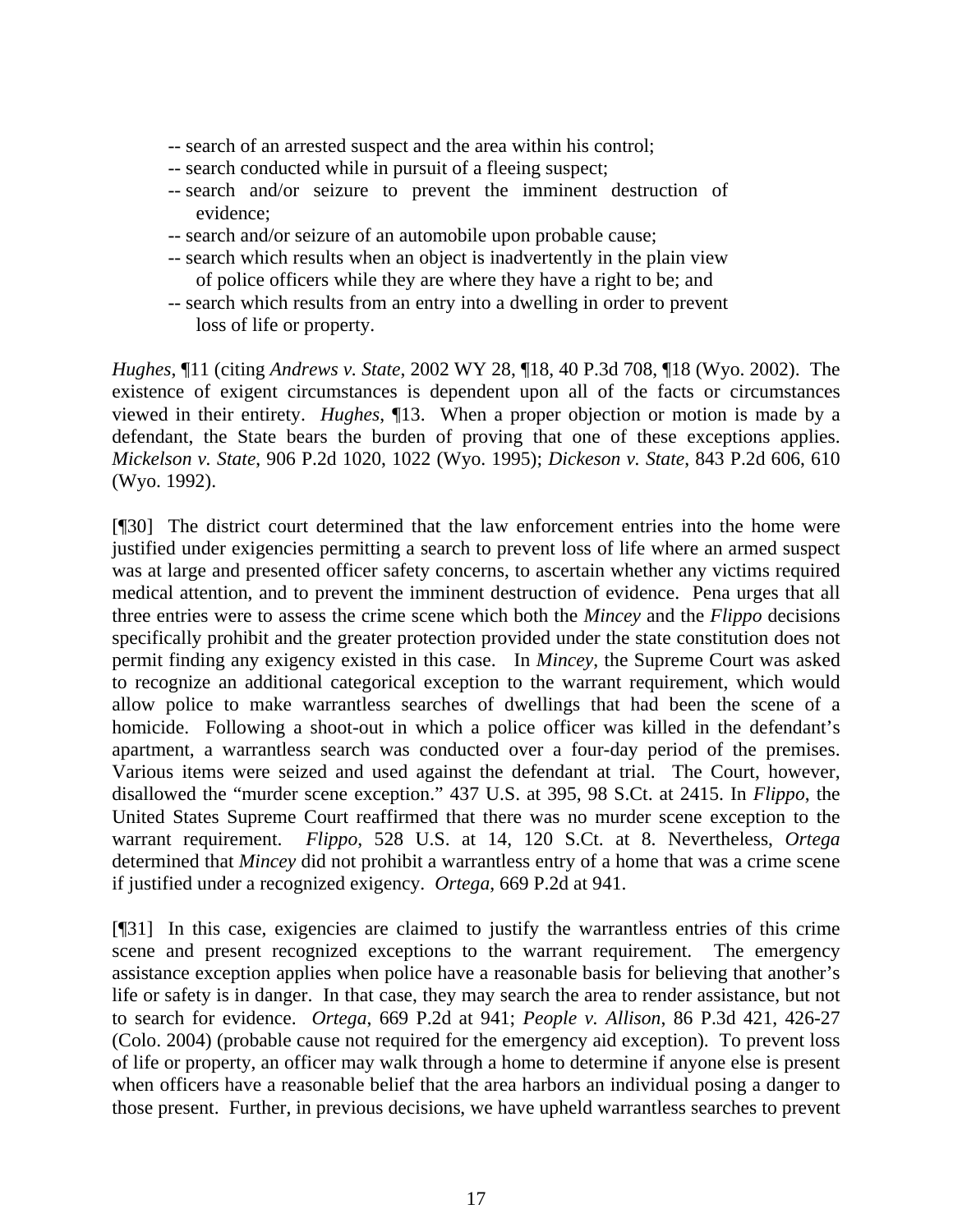the imminent destruction of evidence. *Ortega*, 669 P.2d at 940; *Patterson v. State*, 691 P.2d 253, 258 (Wyo. 1984).

[¶32] The record shows that the evidence supports finding that the warrantless entries by the law enforcement officers onto the crime scene were justified under these exceptions. Deputy Doyle testified that he did not know that anyone inside was deceased and entered to see if anyone needed medical attention. The deputy had a reasonable basis for believing emergency aid was required, and his initial entry was justified. Immediately after determining that no one inside the home was alive and the suspect was not inside, Deputy Doyle left the home because he was concerned that the killer might return to it and waited outside for other law enforcement to arrive.

[¶33] Deputy Doyle's search was limited to the emergency assistance exception. He only checked on the health and safety of persons in the home. Pena, however, was still at large and reportedly armed. Officer safety concerns, as well as evidence preservation, support the second entry by the more highly trained investigator. Investigator Thompson arrived and spent three to four minutes inside the home assessing the crime scene. He observed the presence and location of the two bodies and rifle shell casings. Stephanie had reported use of a shotgun. Because the shell casings were from a rifle, Deputy Doyle immediately advised other officers who were still looking for Pena that Pena was armed with a rifle, a longerrange weapon.

[¶34] The State contends that we have previously determined that reentries may be considered a continuing warrantless search justified by the situation's exigencies in accordance with the holding of *Michigan v. Tyler*, 436 U.S. 499, 98 S.Ct. 1942, 56 L.Ed.2d 486 (1978); and *Shaffer v. State*, 640 P.2d 88, 91-96 (Wyo. 1982). We agree with the State that *Tyler* permits consideration of factors, such as proximity in time and the continued existence of the exigencies that justified the first entry, to determine whether one continuing search has occurred or separate searches have occurred by reentries. *See Bilida v. McCleod*, 211 F.3d 166, 171-72 (1st Cir. 2000); *State v. Magnano*, 528 A.2d 760, 765 (Conn. 1987) (citing to *People v. Reynolds*, 672 P.2d 529, 531 (Colo. 1983)); *State v. Johnson*, 413 A.2d 931, 934 (Me. 1980), *aff'd*, 434 A.2d 532 (Me. 1981); *Smith v. State*, 419 So.2d 563, 568-74 (Miss. 1982); *State v. Jolley*, 321 S.E.2d 883, 886-87 (N.C. 1984); *State v. Anderson*, 599 P.2d 1225, 1229-30 (Or. App. 1979), *cert. denied*, 446 U.S. 920 (1980); *State v. Eacret*, 595 P.2d 490, 492-93 (Or. App. 1979); *La Fournier v. State*, 280 N.W.2d 746, 750-51 (Wis. 1979).

[¶35] Generally, the issue presented in these cases was whether a warrantless reentry to seize evidence seen in plain view during the initial valid entry was constitutional. We do not have that issue before us since no seizure was made until after a warrant was secured. Consideration of the fact that the officers did not seize evidence as well as all the factors just discussed supports finding that law enforcement entered for the reasons stated and not to make an exploratory search. We conclude that law enforcement's warrantless entry was initially valid for all the reasons discussed by the district court and the reentries were a continuing search that remained justified by the continued existence of exigencies.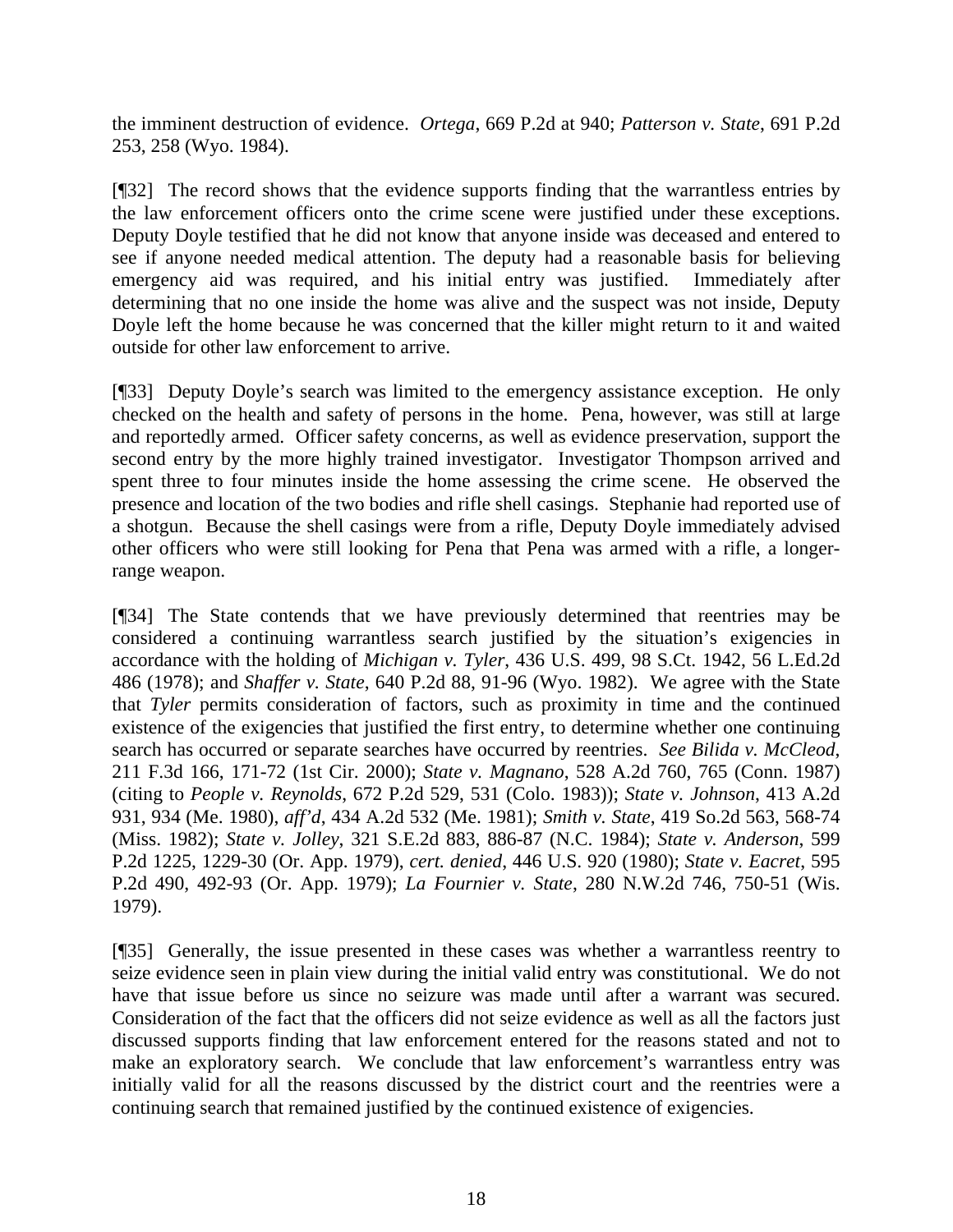#### **III. Sufficiency of the evidence**

[¶36] Pena argues that the State did not present evidence sufficient to support a conviction for first degree murder with regard to the death of Yensena.<sup>4</sup> Specifically, Pena argues there was insufficient evidence of premeditation.

### *Standard of Review*

[¶37] This Court has recently stated its standard of review specifically with regard to reviewing sufficiency of the evidence of first-degree murder:

> To determine whether sufficient evidence of a crime exists, we examine all the evidence in the light most favorable to the State. *Lovato v. State*, 901 P.2d 1132, 1133 (Wyo. 1995). Our standard of review in first degree murder cases, with special attention to the distinction between first and second degree murder, is not whether the evidence is sufficient for us, but whether, when viewed favorably to the state, it was enough on which a jury could form a reasonable inference of guilt beyond a reasonable doubt. *Id.* In evaluating evidence of premeditation, we use the following analytical framework:

> > Evidence sufficient to sustain a finding of premeditation and deliberation "falls into three basic categories: (1) facts about \* \* \* what defendant did prior to the actual killing which show that the defendant was engaged in activity directed toward, and explicable as intended to result in, the killing -- what may be characterized as 'planning' activity; (2) facts about the defendant's prior relationship and/or conduct with the victim from which the jury could reasonably infer a 'motive' to kill the victim, which inference of motive, together with facts of type  $(1)$  or  $(3)$  would  $* * *$  support an inference that the killing was the result of 'a preexisting reflection' and 'careful thought and weighing of considerations' rather than 'mere unconsidered or rash impulse hastily executed'; (3) facts about the nature of

 $\overline{a}$ 

 $4$  Wyo. Stat. Ann. § 6-2-101(a), murder in the first degree, states:

<sup>(</sup>a) Whoever purposely and with premeditated malice, or in the perpetration of, or attempt to perpetrate, any sexual assault, arson, robbery, burglary, escape, resisting arrest, kidnapping or abuse of a child under the age of sixteen (16) years, kills any human being is guilty of murder in the first degree.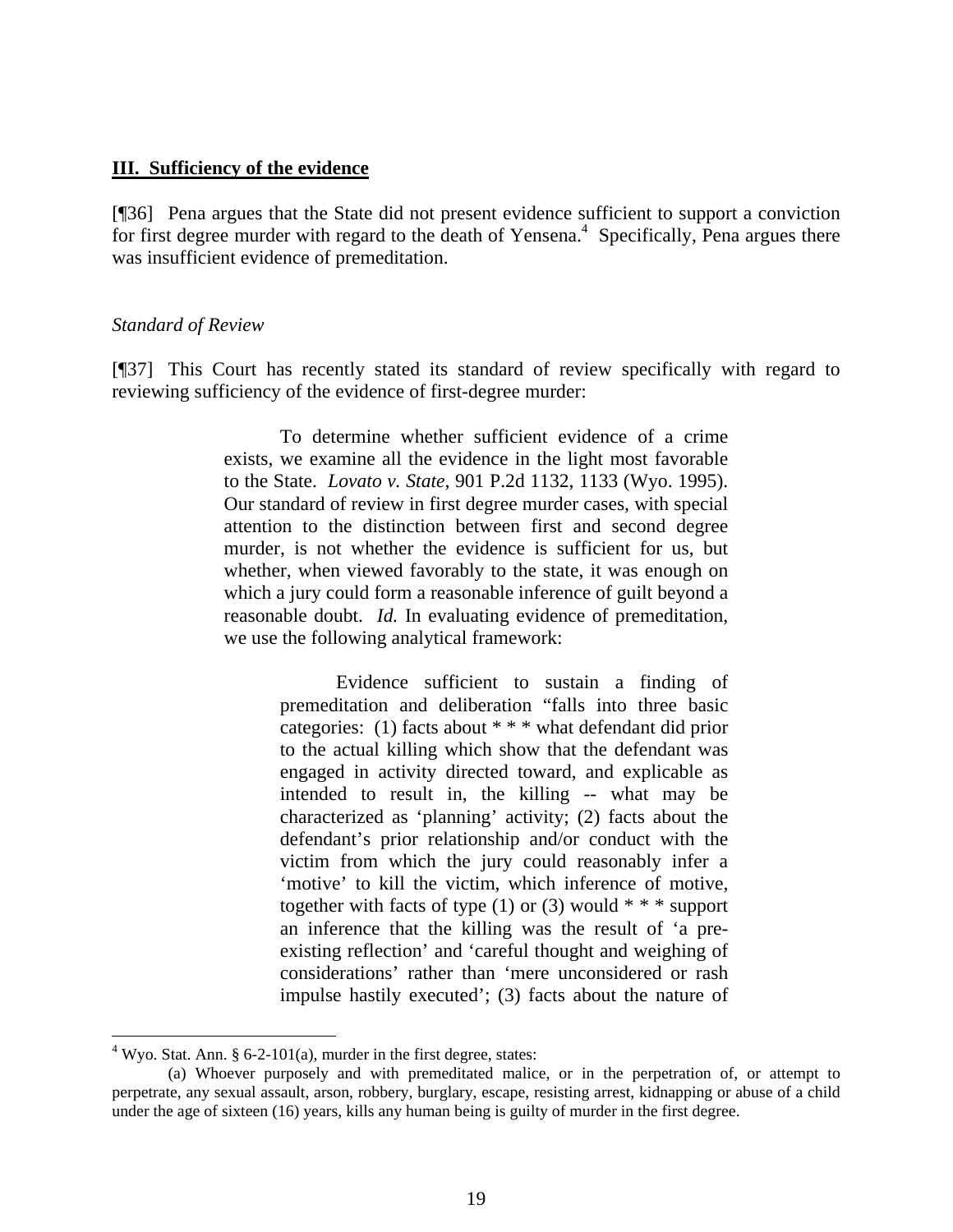the killing from which the jury could infer that the manner of killing was so particular and exacting that the defendant must have intentionally killed according to a 'preconceived design' to take the victim's life in a particular way for a 'reason' which the jury can reasonably infer from facts of type (1) or (2)." Verdicts of first degree murder typically are sustained when there is evidence of all three types and otherwise require at least extremely strong evidence of (1) or evidence of (2) in conjunction with either (1) or (3).

*Bouwkamp v. State*, 833 P.2d 486, 494-95 (Wyo.1992) (citations and emphasis omitted).

*Olsen v. State*, 2003 WY 46, ¶86, 67 P.3d 536, ¶86 (Wyo. 2003).

# *Discussion*

[¶38] Pena testified on his own behalf at trial. While admitting that he shot and killed Yensena, he claimed that he did not premeditate the killing. He claimed that his argument was with Manuel and that Manuel threatened him. Pena moved his rifle to keep anyone from using it and to keep everyone safe. Ultimately, Manuel came towards Pena threatening him and in his fear, he simply "lost it." He shot Manuel, then he turned around and saw his wife coming at him with something in her hand and he shot her.<sup>5</sup> He wasn't very clear about when or why he fired the rest of the shots.

[¶39] The foundation of Pena's argument for this issue is his testimony that at the time of the shootings he "lost it," and was thus incapable of clear reflection required for premeditation. This, of course, is contrary to our standard of review that we view the facts in the light most favorable to the State. The facts viewed most favorably to the State are that Pena and his wife were involved in a heated argument that lasted several hours. The brothers were never involved in the argument. Yensena, crying, walked out of the home, and Pena grabbed his rifle and loaded it. He then also walked out of the home yelling that he was going to kill her. Yensena, still crying, returned to the home, followed by Pena who was still carrying his rifle. Yensena told her two brothers to pack because they were going back to Mexico. Yensena went into the bathroom, followed by Pena, still carrying his rifle. The argument continued for approximately another half hour. Ultimately, Pena shot Yensena twice in the back, killing her.

[¶40] These facts support all three of the categories of evidence this Court evaluates when reviewing for sufficiency of evidence of premeditation. Planning activity is clear from the fact that Pena retrieved his rifle and loaded it. He then threatened to kill Yensena, but did not

<sup>&</sup>lt;sup>5</sup> When Yensena's body was found she was gripping an empty, white envelope in her hand.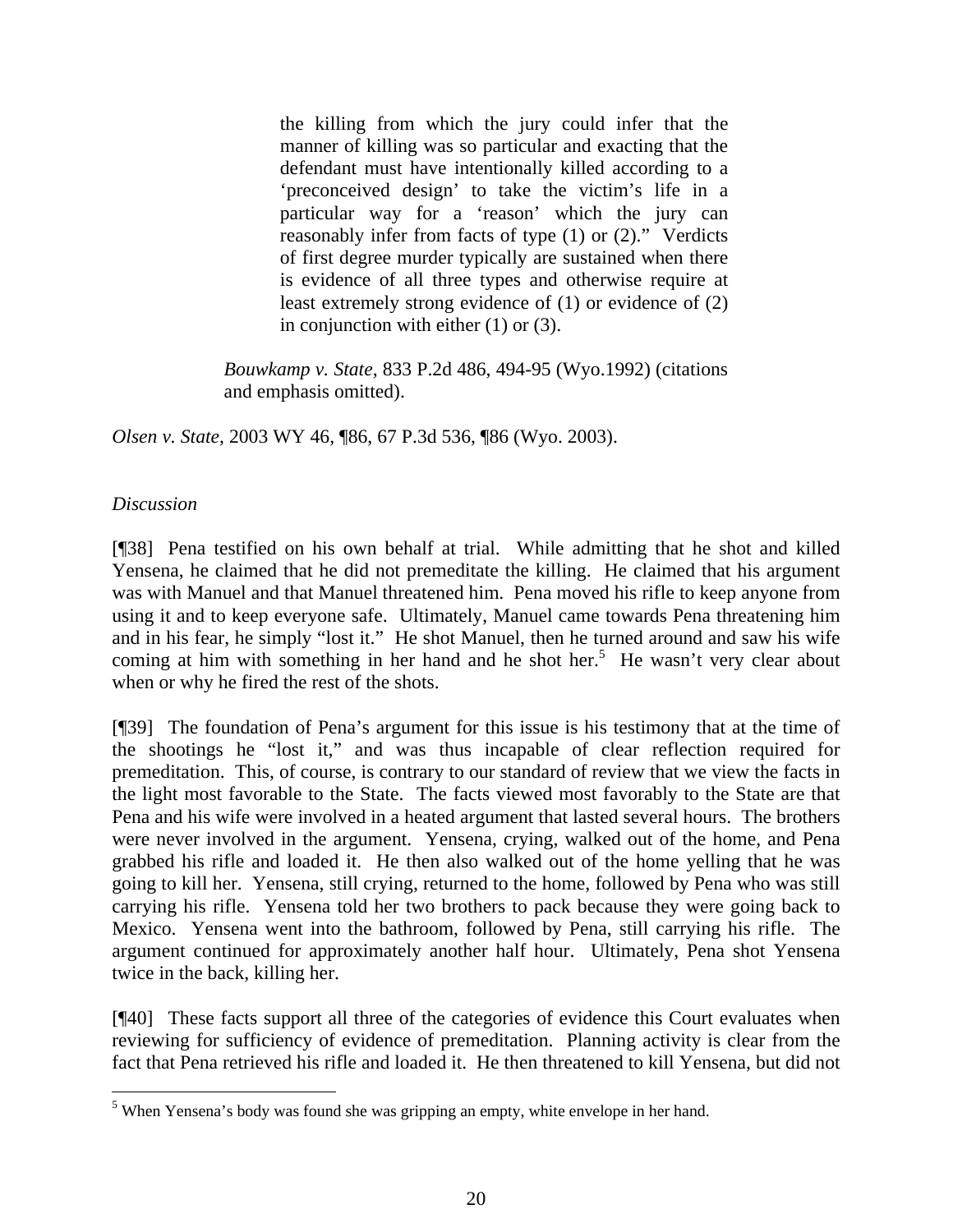carry through with that threat immediately. He followed Yensena everywhere with the loaded rifle. The motive was simply that Pena was angry with Yensena and did not want her to leave. Finally, Pena shot Yensena twice in the back. It is a fair inference that Pena, after threatening to kill Yensena, and after thinking about it for a while, did kill Yensena by shooting her in the back as she was trying to leave.

[¶41] Disguised as part of his sufficiency of the evidence argument, Pena argues that the jury instructions did not adequately advise the jury of the definition of premeditation. Here, Pena's argument leaves the domain of evidence and enters the domain of substantive law. Pena argues that the instructions as given could allow a jury to find a defendant guilty of first degree murder simply because the defendant had the intent to kill. Pena argues the instructions did not inform the jury that a person could have the intent to kill but still not be guilty of first degree murder because he did not have the required rational and reflective thought necessary for premeditation. If the jury instructions had adequately defined premeditation, Pena continues, then there is the possibility that the jury would have found that the State had not carried its burden of proving premeditation beyond a reasonable doubt.

[¶42] The jury instructions, however, were taken directly from the Wyoming Criminal Pattern Jury Instructions. Pena did not object to the jury instructions at trial. The jury was instructed "'premeditated malice' means that the defendant thought about and considered the idea of killing before the act which caused death was committed, and that the act which caused death was done with intent to kill and without legal justification or excuse." We are unsure from the argument presented in Pena's opening brief if Pena is ignoring the jury instruction requirement that the defendant "thought about and considered the idea of killing before the act" or if Pena simply concludes that the phrase "thought about and considered" is not sufficient to adequately inform the jury that something beyond mere intent to kill is a necessary prerequisite to a finding of first-degree murder. Pena only argues that the jury instructions failed to instruct the jury that it had to find something beyond the intent to kill to find first degree murder.

[¶43] In another sufficiency of the evidence case, *Collins v. State*, 589 P.2d 1283 (Wyo. 1979), this Court stated that:

> The defendant's argument is better designed for jury consumption than an appellate court's. A failure on the part of the State to prove malice and premeditation are principally urged by defendant. Malice can be presumed from use of a firearm. *Goodman v. State*, Wyo.1977, 573 P.2d 400, 414. The word "premeditated" when used in reference to first-degree murder, implies an interval, however brief, between the formation of the intent or design and the commission of the act. *State v. Riggle*, 1956, 76 Wyo. 1, 298 P.2d 349, reh. den. 76 Wyo. 63, 300 P.2d 567, cert.den. 352 U.S. 981, 77 S.Ct. 384, 1 L.Ed.2d 366; *Loy v. State*, 1919, 26 Wyo. 381, 185 P. 796.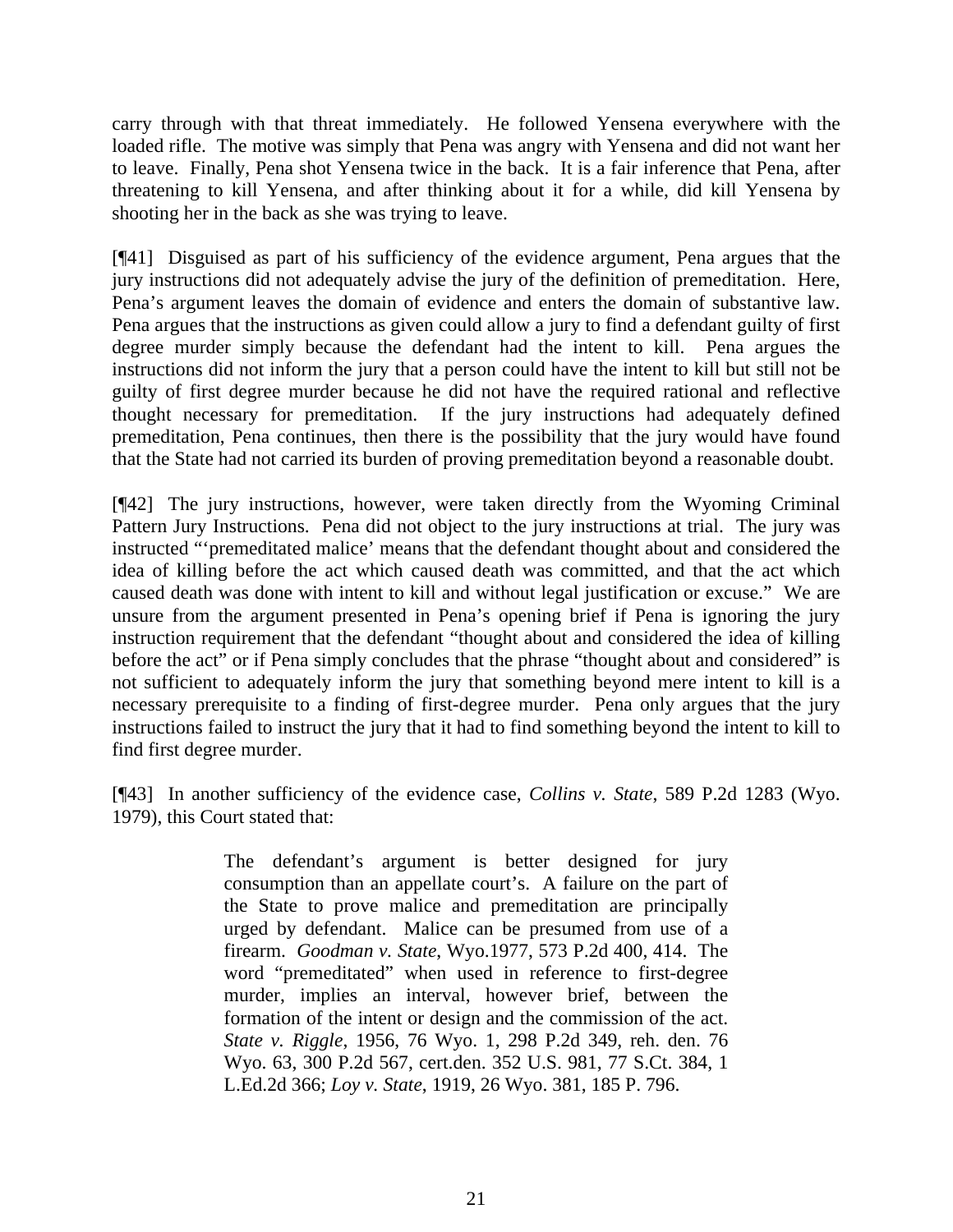*Collins*, at 1292. The pattern jury instructions reflect the decision in *Collins*. This is still the law in Wyoming:

> In *Bouwkamp*, 833 P.2d at 493, we reiterated the meaning of premeditation:

> > It [premeditation] is the "thinking over, deliberating upon, weighing in the mind beforehand, resulting in a deliberate intention to kill which constitutes the killing murder in the first degree." *Parker v. State*, 24 Wyo. 491, 502, 161 P. 552, 555 (1916). Premeditation may be inferred from the facts and circumstances. *Murry v. State*, 713 P.2d 202, 206 (Wyo. 1986); *Goodman v. State*, 573 P.2d 400, 407 (Wyo. 1977).

Persons convicted of premeditated murder often have questioned what amount of time is required in "thinking over" or "deliberating upon" for juries to find that sufficient premeditation existed. Our rule is:

> Premeditation need not have existed for any given length of time before the act, it being sufficient that it existed at the time of the act; and the intent and the act may be as instantaneous as successive thoughts. *Sandoval v. People*, 117 Colo. 588, 192 P.2d 423 (1948).

*Young v. State*, 849 P.2d 754, 761 (Wyo. 1993) (quoting *Murry v. State*, 713 P.2d 202, 207 (Wyo. 1986)). *See also Rude v. State*, 851 P.2d 15, 17 (Wyo. 1993); *Collins v. State*, 589 P.2d 1283, 1292 (Wyo. 1979).

*Hightower v. State*, 901 P.2d 397, 403 (Wyo. 1995). We think the jury instruction adequately conveys the definition of premeditation under Wyoming law.

[¶44] Besides a suggestion that Wyoming should adopt California jury instructions, Pena presents no cogent argument and cites to no pertinent authority that we should change the law of premeditation in Wyoming.<sup>6</sup> The jury was adequately instructed on the meaning of

<sup>&</sup>lt;sup>6</sup> Pena does present argument in his reply brief that Wyoming's law of premeditation is incorrect and should be clarified. In his reply brief he presents the argument in a direct attack of the jury instructions under the plain error standard. Pena did not frame a challenge to the jury instructions in his opening brief. A reply brief is not the place for an appellant to present new issues. It certainly is not the place to raise a new issue of constitutional magnitude. Even if this Court were to address the issue, there would be no need for this Court to make a definitive decision regarding the exact definition of premeditation. The evidence in this case supports any definition that the defense might argue. Pena retrieved his rifle and loaded it telling his wife he was going to kill her. He then carried the rifle around with him for at least a half hour as he continued a heated argument